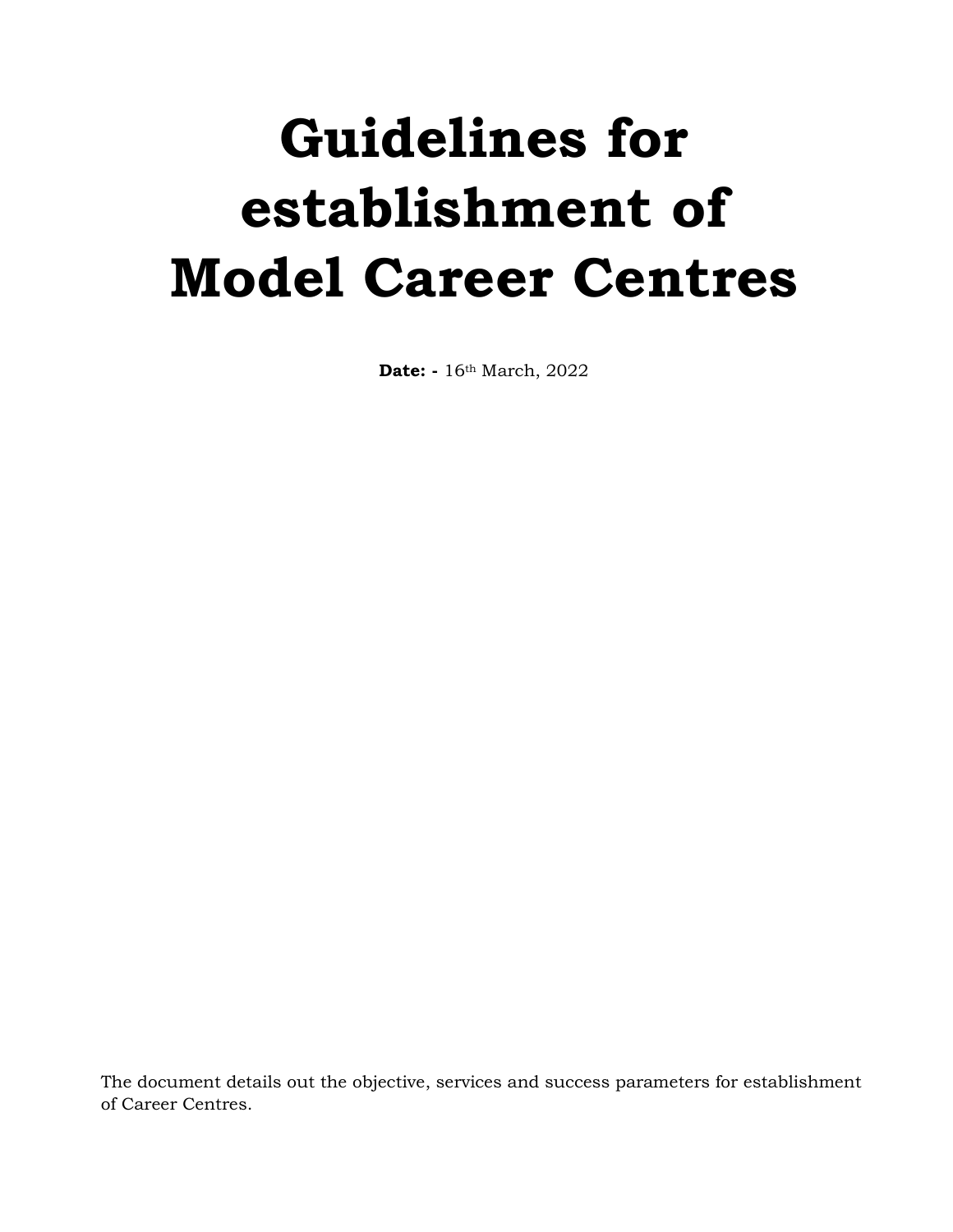# **CONTENTS**

| S. No                   | <b>Title</b>                                                                                                             | Page No.                |
|-------------------------|--------------------------------------------------------------------------------------------------------------------------|-------------------------|
| $\mathbf{1}$            | <b>INTRODUCTION</b>                                                                                                      | $\overline{\mathbf{3}}$ |
| $\overline{2}$          | <b>OBJECTIVES</b>                                                                                                        | 3                       |
| $\overline{3}$          | <b>SERVICES TO BE OFFERED THROUGH MODEL</b><br><b>CAREER CENTRE</b>                                                      | 4                       |
| $\overline{\mathbf{4}}$ | ROLE OF GOVERNMENT OF INDIA IN ESTABLISHING<br>THE MODEL CAREER CENTRE                                                   | $4 - 7$                 |
| 5                       | ROLE OF STATE GOVERNMENT IN ESTABLISHING<br>THE MODEL CAREER CENTRE                                                      | $7-9$                   |
| 6                       | REVIEW AND MONITORING MECHANISM                                                                                          | $9-10$                  |
| $\overline{7}$          | <b>SUBMISSION OF PROPOSALS</b>                                                                                           | $10 - 11$               |
| <b>ANNEXURE A</b>       | <b>MODEL CAREER CENTRES - SCHEME DETAILS</b>                                                                             | $12 - 19$               |
| <b>ANNEXURE B</b>       | <b>PROJECT PROPOSAL</b>                                                                                                  | $20 - 24$               |
| <b>ANNEXURE C</b>       | <b>ACTIVITIES ADMISSIBLE/NOT-ADMISSIBLE FOR</b><br><b>FUNDING FOR ESTABLISHMENT OF MCCS</b>                              | 25                      |
| <b>ANNEXURE D</b>       | <b>ADDITIONAL GUIDELINES FOR PROPOSALS FROM</b><br><b>INSTITUTIONS OTHER THAN CENTRAL/STATE/UT</b><br><b>GOVERNMENTS</b> | $26 - 27$               |
| <b>ANNEXURE E</b>       | <b>INDICATIVE ITEM LIST</b>                                                                                              | 28                      |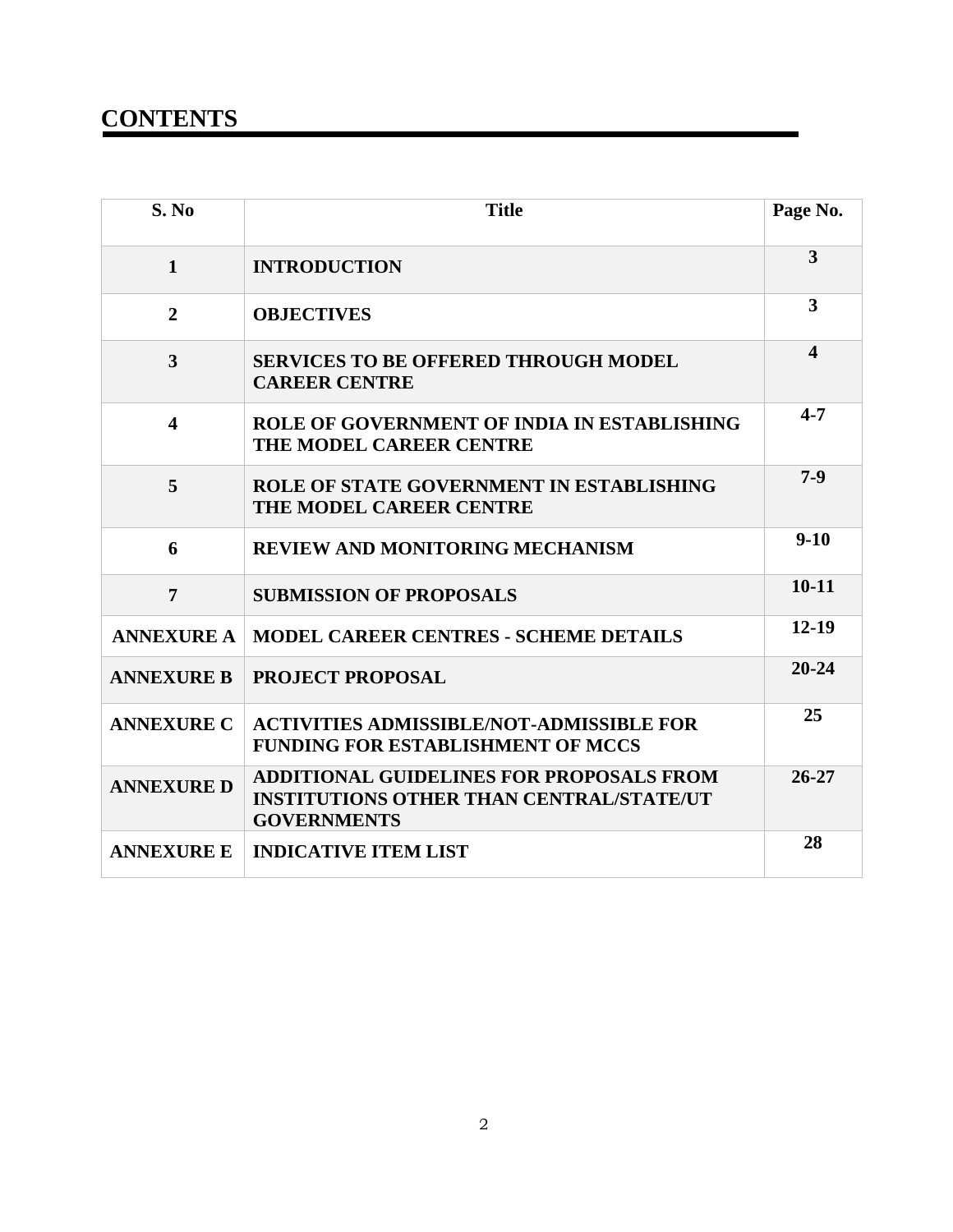# **1. INTRODUCTION**

The Directorate General of Employment (DGE), Ministry of Labour and Employment (MOLE) is implementing the National Career Service (NCS) Project which aims to provide variety of employment related services. The NCS project include establishment of Model Career Centres (MCCs) to modernise the Employment related services.

These guidelines focusses on establishment of MCCs in a phased approach ensuring that standardized set of services are available all across the country.

So far, 207 MCCs have been approved (including 7 non-funded) under the NCS project. It is proposed to establish 200 more MCCs primarily in State/UT Employment Exchanges, Education & Training Institutions, Rural and Semi-urban centres (KSK, PRI, CSC etc.), Corporate setups, etc. States/UTs interested to set up such MCCs will be expected to replicate services offered in these centres to other Employment Exchanges.

# **2. OBJECTIVES**

The MCCs are expected to connect local youth and other job seekers with all possible/available job opportunities in the vicinity. The MCCs would be undertaking outreach and counselling activities for the aspiring jobseekers. The Central Government will provide grant-in-aid upto Rs. 60 lakh for establishment of each new MCCs.

These MCCs would be provided with appropriate infrastructure for:

a) Effectively and continuously assessing demand of skills in labour markets;

b) Guiding youth visiting the MCCs, outreach to schools/ colleges, various training institutions, on-the-job training, job opportunities, etc., according to their aptitude and potential;

c) Connecting youth and other job seekers with jobs through portal, job fairs and other possible interface with employees such as campus placements.

d) Mobilizing employers and other placement agencies to connect to NCS for meeting their HR requirements

e) Organize at least one job fair in a month and one mega job fair in a year.

f) Any other functions as may be entrusted by the Central Government.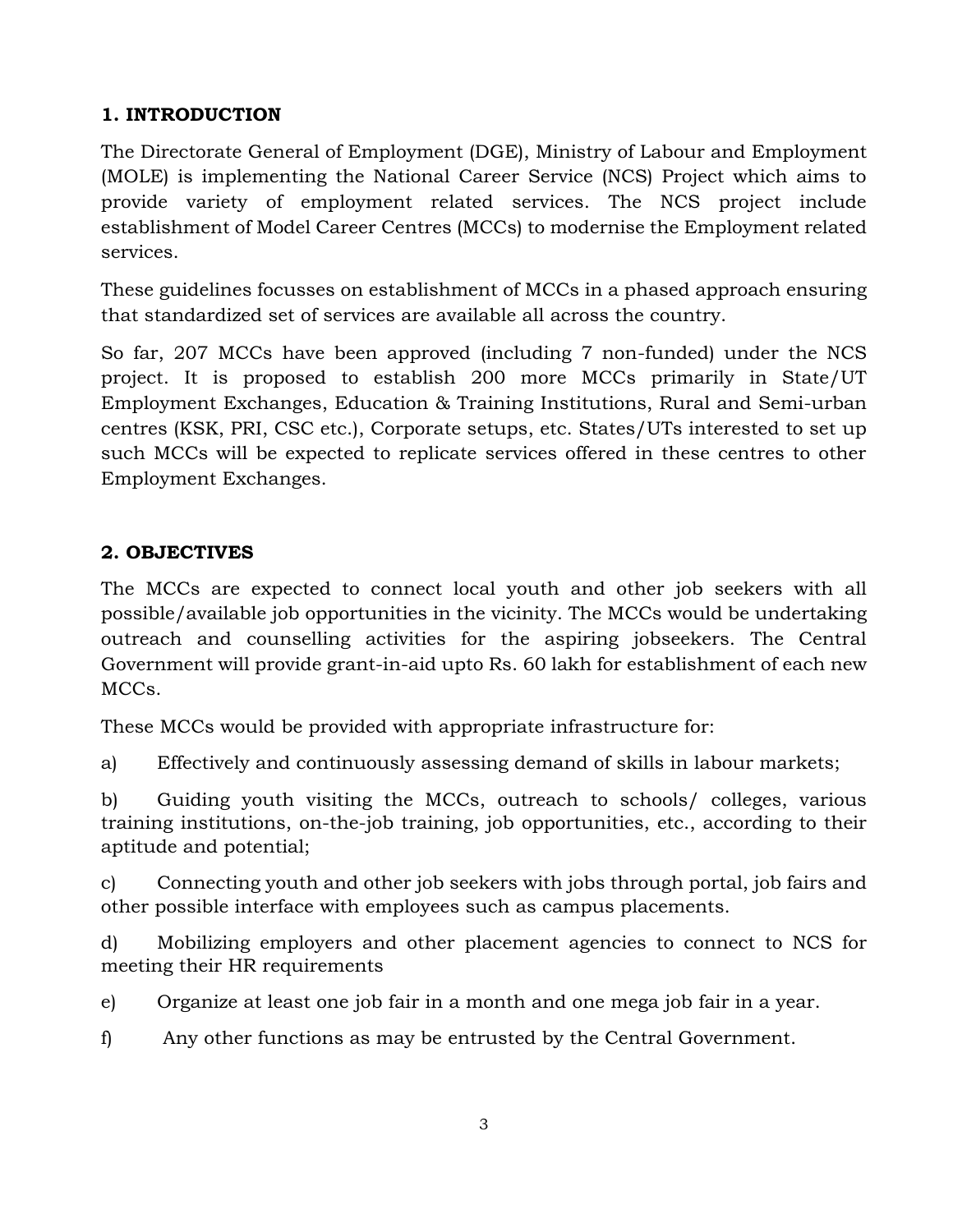### **3. SERVICES TO BE OFFERED THROUGH MODEL CAREER CENTRE**

The activities to be performed by Model Career Centres can be categorized as follows:

**3.1 Coverage -** Catchment Area: Each Model Career Centre would cater to a catchment area comprising around 3-4 adjacent districts covering an area of approximately 100 sq. kms to map out the availability of institutions, industry, demographics etc. and post the details on the NCS portal for general access.

**3.2 Demand side** - Industry Interaction: MCCs will undertake market sizing exercise to estimate the number of employment opportunities in their area, associated skill requirements, skill training capacity availability etc. This will require close and constant interface with local industry and employers.

**3.3 Supply side** - Candidate Engagement: On the supply side, MCCs will provide counselling services to the job seekers and make them aware of opportunities based on their skills, area of interest and requirement. MCCs will thus provide a range of employment related services like career counselling, job matching, employment market analytics and other value added services.

**3.4 Job and Skill Mapping** - Model Career Centre will undertake the job skill mapping for identification of right fit job for candidate.

**3.5 Information, Education and Communication (IEC) activities -** The MCCs will increase awareness amongst the various stakeholders like skill training institutes, assessment bodies, schools and college administration, local community leaders, government departments and public in general about the services available.

**3.6** The MCCs will propagate and provide **Last Mile Employability (LME)** courses to aspiring jobseekers which are available on NCS portal for enhancing the employability of youth.

To operationalize the establishment of MCCs, a Memorandum of Understanding between Govt. of India and the institutions would be agreed upon and signed, as per the applicability.

# **4. ROLE OF GOVERNMENT OF INDIA IN ESTABLISHING THE MODEL CAREER CENTRE**

DGE will provide the following support for establishment of Model Career Centre:

### **4.1 Capacity Building Program for counsellors in MCCs:**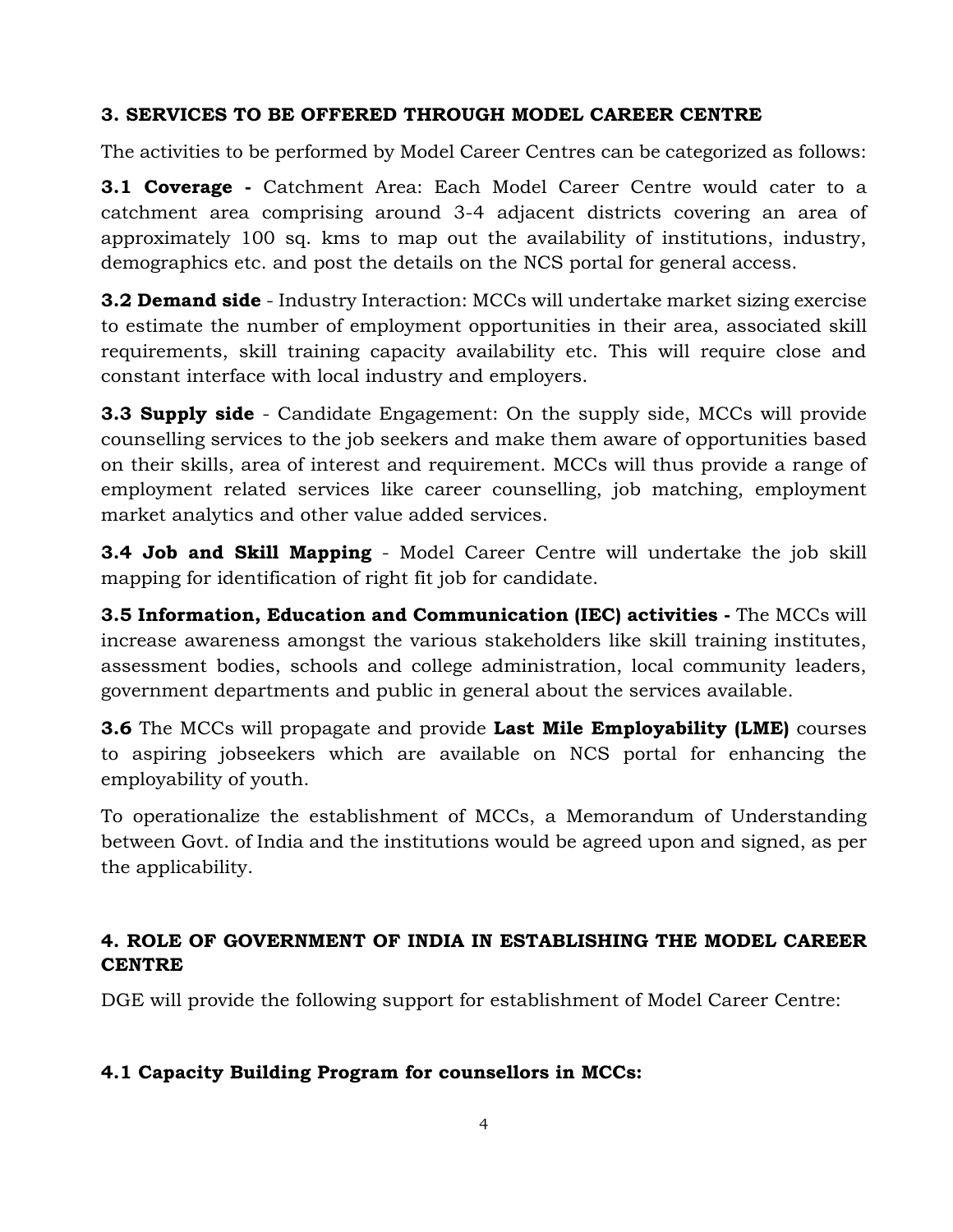The training program for counsellors is envisaged to cover the following:

a) Orientation Program on counselling techniques

b) Train the trainer programs for counsellor champions to become Master Trainers

- c) Periodic refresher training
- d) Advanced Training (Specialized career counselling techniques)

# **4.2 Tools & Aids for undertaking the Career Counselling Activities:**

Following is the initial set of toolkit that will be made available to the Model Career Centres:

a) Standard operating procedure for handling various kind of candidates whether literate or illiterate

- b) Psychometric & Aptitude Tests
- c) Psychomotor Testing Kits

d) FAQs related to various types of career opportunities, skills and popular job choices

e) Access to Audio & Video content on career choices

f) Employment Trends

# **4.3 Tools & Aids for undertaking the Outreach Activities:**

Following is the initial set of toolkit that will be made available:

a) Standard operating procedure for organizing a job fair, local industry directory etc.

- b) Standard operating procedure for conducting an outreach program
- c) Publicity Content and guidelines for Mobile Vans

### **4.4. Establishing the Model Career Centres:**

DGE will facilitate establishment of MCCs as per the guidelines issued by DGE. The States/UTs keen to set up MCCs will be required to prepare proposals in accordance with these guidelines. These proposals will be placed before the Appraisal Committee in DGE. The financial assistance will be given to States/UTs through the Single Nodal Agency (SNA), which will open a Single Nodal Account for this scheme at the State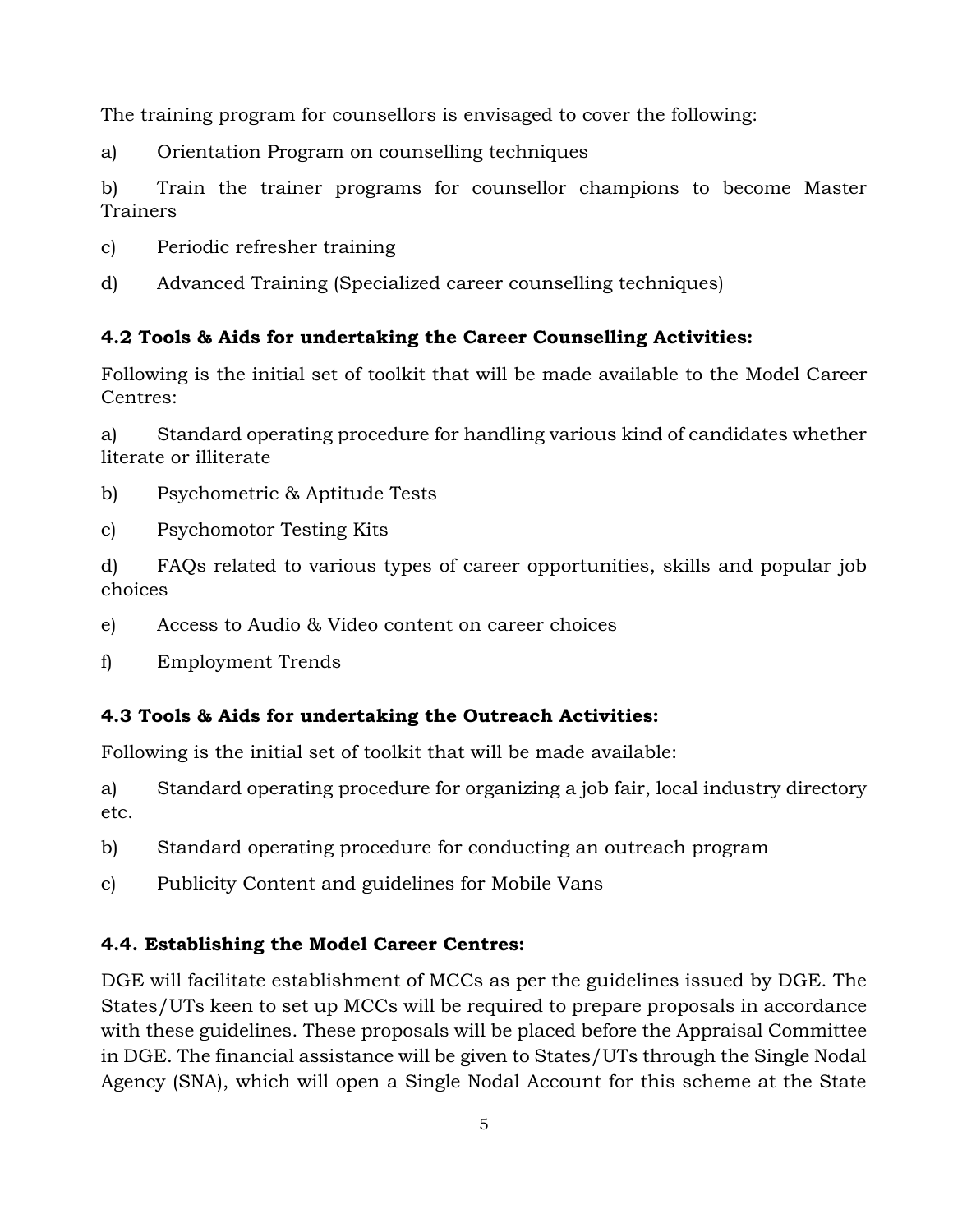Level in a Schedule Commercial Bank authorized to conduct government business by the State/UT Government as per the procedure prescribed. The details on the structure and functioning of MCCs are at Annexure A.1

### **4.5 Young Professionals (YP)/counsellors for assistance in career services:**

The MCCs would be the role model for replication of career related services. For supporting the professional assistance requirement, the Ministry has launched a Scheme for Young Professionals to be deputed to these MCCs to facilitate the integration and institutionalization of new processes. The YPs will be deployed in each MCC for a period of 3 years initially (extendable upto 5 years). After the term of the YP is over, States/Institution may engage a Young Professional or career counsellor on part-time/contractual basis from their own resources as per sustainability plan submitted by the State/UT. These professionals will prepare regular reports on success parameters, to be shared with all stakeholders and will identify best practices and bottlenecks in MCC implementation. They will also coordinate outreach activities to schools/colleges and conduct job-fairs including interaction with academia, local industry, manufacturing associations, training providers and other stakeholders.

# **4.6 Information and communications technology (ICT) platform in form of National Career Services Portal:**

NCS portal will make effective use of technology and provide state-of-the-art ICT based tools for use by personnel of MCCs in facilitating discharging their duties. Some of the services that will be made available through NCS portal are:

a) An updated knowledge repository on Career related content for effective counselling

- b) Job & Skill Mapping for contemporary/popular careers
- c) Job & Vacancy Postings
- d) Training Calendar & Scheduler
- e) Candidate Registration & Tracking
- f) Skill Assessment and Aptitude Testing interfaces
- g) Job Fairs module for on-line and off-line job fairs

### **4.7 Skill Enhancement:**

DGE will provide the information on schemes sponsored by various central government ministries in the field of skill enhancement and employment. This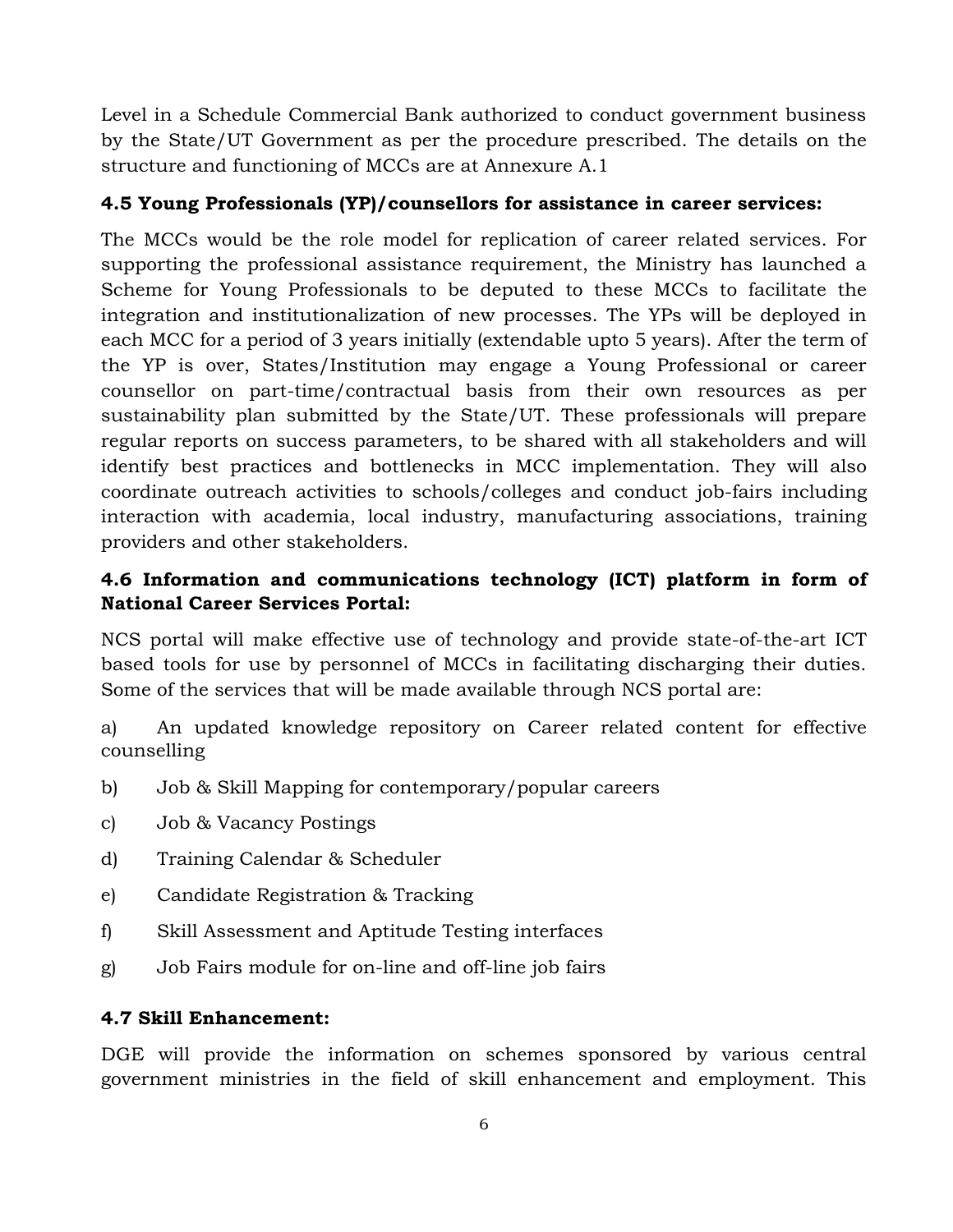information can be used by the MCCs for guiding youth on skill and career opportunities from these schemes, assist them in entrepreneurial pursuits

# **5. ROLE OF STATE GOVERNMENT IN ESTABLISHING THE MODEL CAREER CENTRE**

The success of the MCCs require active involvement of State governments/ other sponsoring institutions. Locations where MCCs are being established require a situational analysis of the catchment area as per the specified format, which covers distribution of training institutions, educational institutions and nature of industries etc. The broad contours are described below:

### **5.1 Sponsoring Institution:**

Following institutions may send proposals for establishing MCCs:

a) Central and State Governments.

b) Autonomous Training Institutions under Central and State governments.

c) Educational and Training Institutions recognized by GOI, Central and State Governments, UGC, State University Act, AICTE.

d) Other reputed institutions/organizations working in the area of career counselling and skill development.

e) Corporates, Industry, Industry Associations, Chambers of Commerce etc.

### **5.2 Current situation analysis of the proposed centre:**

A detailed exercise to assess the current situation of the Centre which is proposed to be established as MCC needs to be undertaken on following parameters to identify the necessary interventions that will facilitate them to function as MCC:

a) Adequacy of manpower currently available for each such centre.

b) Skill/Training needs of current officials to function as career counsellor

c) ICT infrastructure to discharge the duties (computers, printers, projectors, audio- video system).

- d) Network Connectivity (Type of connectivity and bandwidth availability).
- e) Electricity and power backup facility.
- f) Water & Sanitation facility.
- g) Space Availability (for students, counsellors etc.).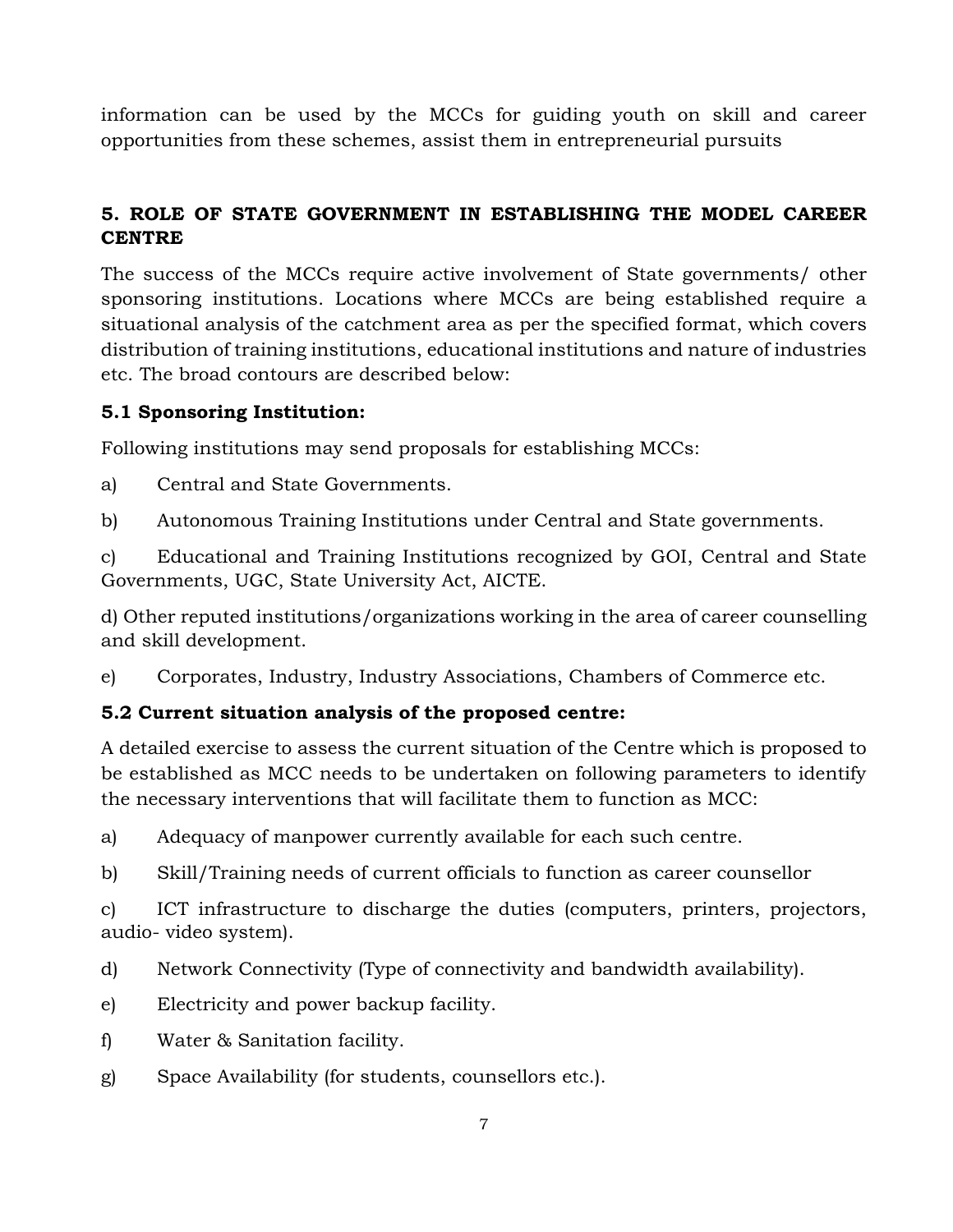- h) Type of premises (owned/rented).
- i) Feasibility of making alterations/renovation in the premises.
- j) Sustainability Plan.

Complete profile of each proposed centre needs to be prepared as per the template available at Annexure B.

# **5.3 Identification of suitable location(s) for establishing Model Career Centre:**

States/UTs are required to identify suitable centres, which can be transformed as MCCs. These may be located in education & training Institutions, rural and semiurban centres (KSK, PRI, CSC etc.), employment exchanges etc.

# **5.4 Establishing suitable sustainability model for Model Career Centres:**

States/UTs are required to adopt a suitable sustainability model for smooth and consistent operations of MCCs which will include recurring expense of funding of manpower and other operating expenses. Several kinds of models for different centres may be mixed and matched to ensure that career services are offered in an uninterrupted manner while maintaining quality of service. Some alternative modes of funding are:

- a) State Government Funding (direct/convergence with other schemes)
- b) Public private Partnership (Industry Association Sponsorship/Company Sponsorship/Pvt. Owned/Partial Ownership)
- c) CSR Fund Mobilization for Model Career Centre
- d) Jointly operated centre.

MCCs will be allowed to provide additional services to ensure viability within the overall NCS Policy framework.

DGE will provide the operating expenses for the first year of operation of the MCC subject to the overall funding scheme and the States/UTs will need to continue the scheme in subsequent years from their own funds.

Model Career Centres will be allowed to provide additional services to ensure viability within the overall NCS Policy framework.

DGE will provide the operating expenses for the first year of operation of the Model Career Centres subject to the overall funding scheme and the States/sponsoring institutions will need to continue the scheme in subsequent years from their own funds.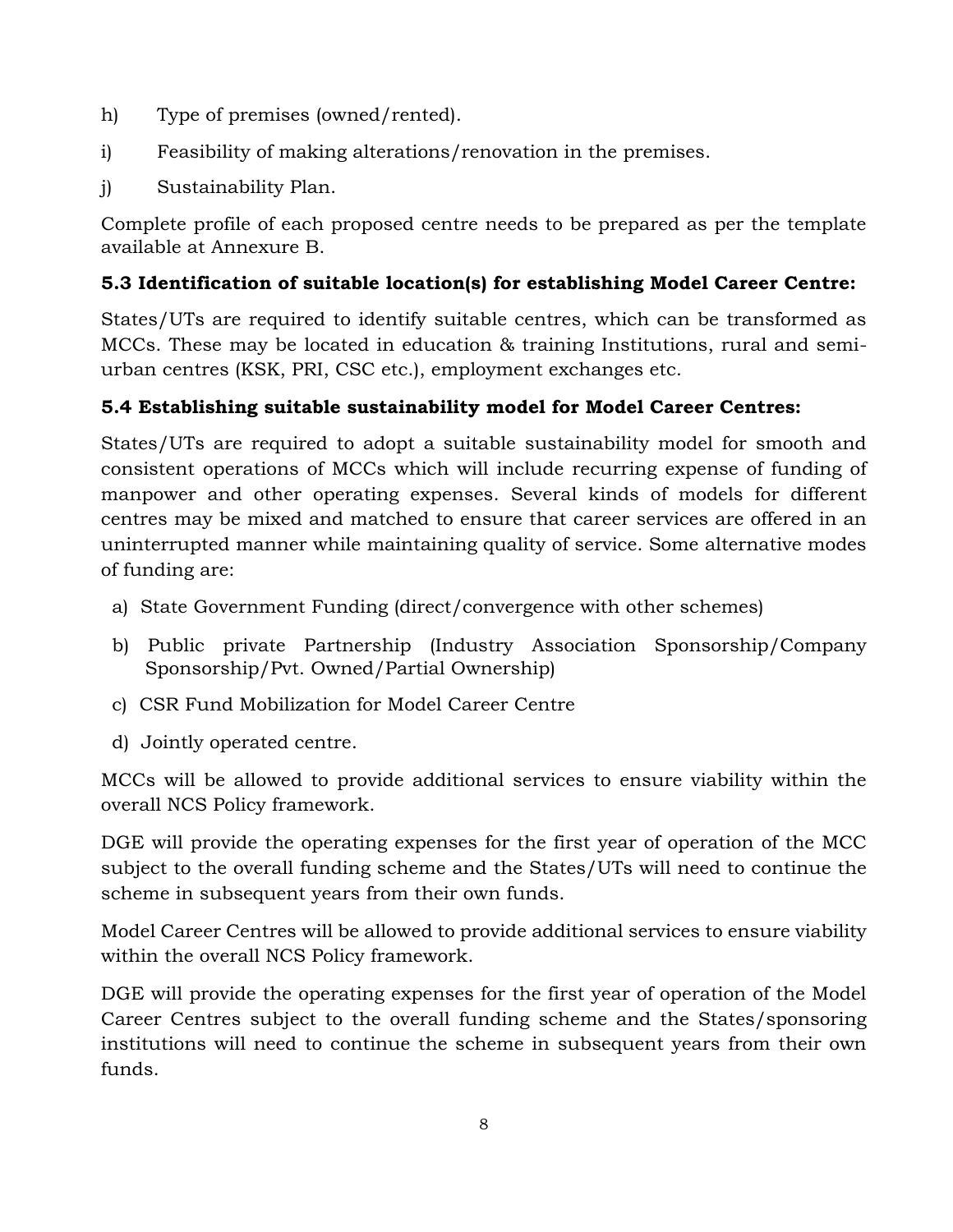# **5.5 Identification of Best Practices related to Industry interaction, Student Engagement and Outreach Program**

States/Institutions need to identify the best practices from various employment related schemes/programs that have generated interest from Industry/Skill Institutes/Jobseekers etc. They also need to share the details of schemes/initiatives which have generated substantial results in the direction of enhancing job seekers employability. As part of information sharing these best practices will be collated and shared with other Centres for cross leveraging.

### **5.6 Collation of Career, Job and Skill related data for hosting on National Portal**

States/UTs may have developed rich career related content which is useful for career aspirants. This content may be collated and made available to the jobseekers across the country via NCS portal. This will not only benefit the jobseekers but also the career counsellors who will be able to provide better guidance to the aspirants.

### **5.7 Appointing Nodal Person for managing the NCS activities**

States/UTs are required to appoint a nodal person for the NCS project. He/she will be responsible for managing the overall operations of the MCCs. He/She will undertake the following responsibilities:

- a) Operational responsibility for the Project
- b) Formulating Project Proposals
- c) Coordinating with GoI for various projects activities
- d) Hardware roll-out and operationalization of MCCs.
- e) Co-ordination and facilitation of meetings with various agencies
- f) Resolution of all issues for smooth project implementation

### **6. REVIEW AND MONITORING MECHANISM**

Progress of MCC transformation may be monitored using pre-defined and configurable reports that will be generated based on the data maintained by each MCC. One of the major success parameters for effectiveness of MCCs will be the number of youth that are connected to jobs according to their potential.

During the orientation training, the career counsellors will be trained on ways to develop the action plan specific to their individual centre as well as to conduct the outreach activities, job fairs and industry interaction. They will also be made aware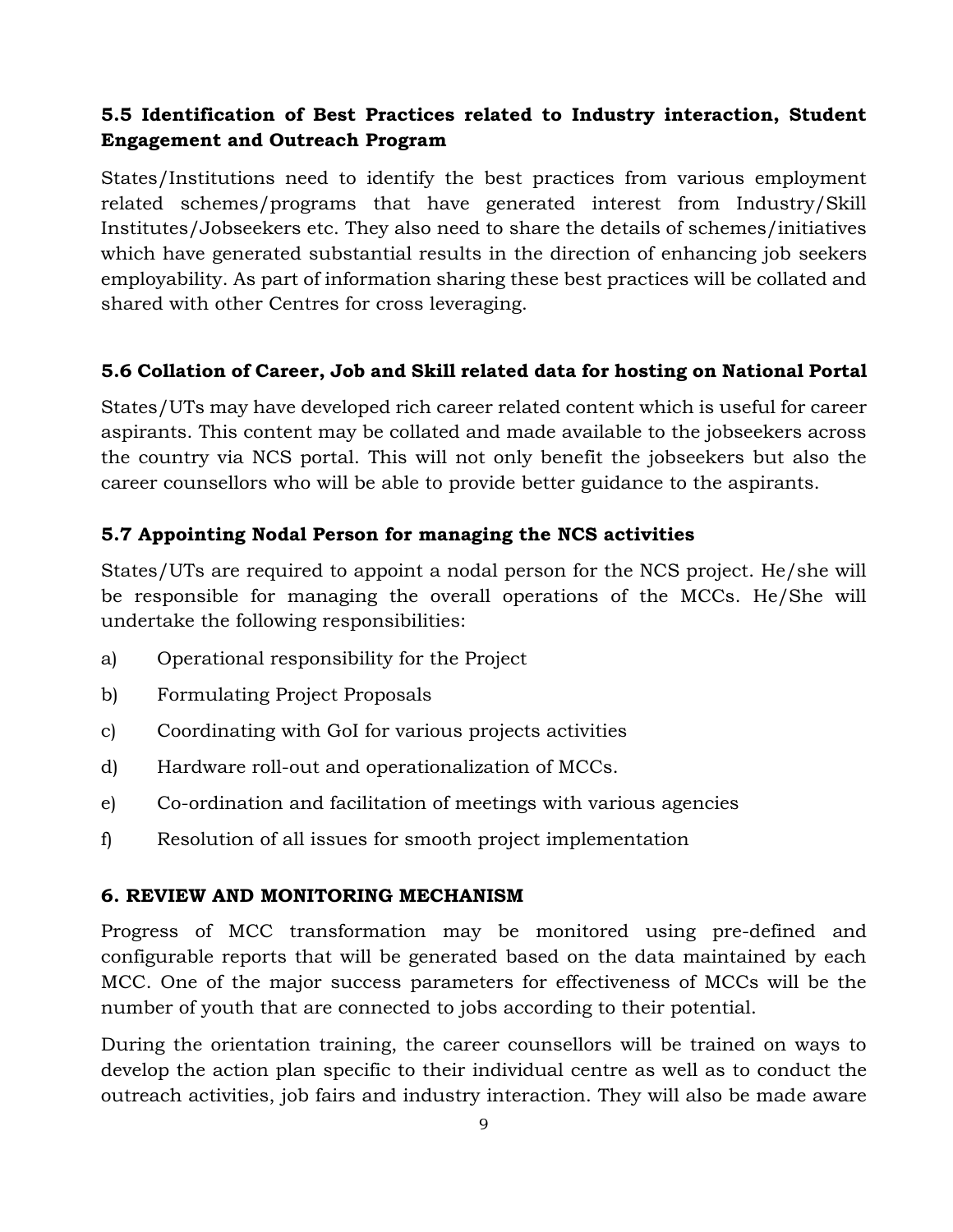of reporting methods for action plan progress. All activities carried out as part of the action plan will be tracked using the NCS portal.

# **6.1 Success Parameters:**

Key success parameters for Model Career Centres are as follows:

a) Number of candidates who have been assessed for skill and aptitude or counselled on relevant career options.

b) Number of school counselling sessions, job fairs and other outreach activities undertaken (with number of candidates/employers participated)

c) Number of vacancy postings coordinated.

d) Number of candidates who have been placed through various channels.

e) Number of candidates who have been placed through enabled matching services (like Last Mile Employability training, Recognition of Prior Learning etc.).

DGE will also have access to insightful analysis and information that is generated from the NCS data for each MCC. These could be utilized by stakeholders to refine guidelines and share best practices for improving the services offered by MCCs. States/UTs will undertake periodic review of the reports and formulate corrective action for improving the MCC services.

# **7. SUBMISSION OF PROPOSALS**

States/UTs/institutions are required to submit proposals for establishment of MCC based on the template provided in Annexure B which covers the following areas:

- a) Implementing Institution details (Annexure B.1)
- b) Current situation analysis (Annexure B.2)
- c) Infrastructure requirements with financial details (Annexure B.3)
- d) Proposed resource deployment plan (Annexure B.4)
- e) Proposed implementation timelines (Annexure B.5)
- f) Proposed Target Plan (Annexure B.6)
- g) Sustainability Model

An Appraisal Committee has been constituted to set the guidelines for evaluation of the proposals under the NCS framework based on administrative, technical, financial parameters including feasibility and viability and this committee will scrutinize the proposals based on the guidelines evolved. The Appraisal Committee while evaluating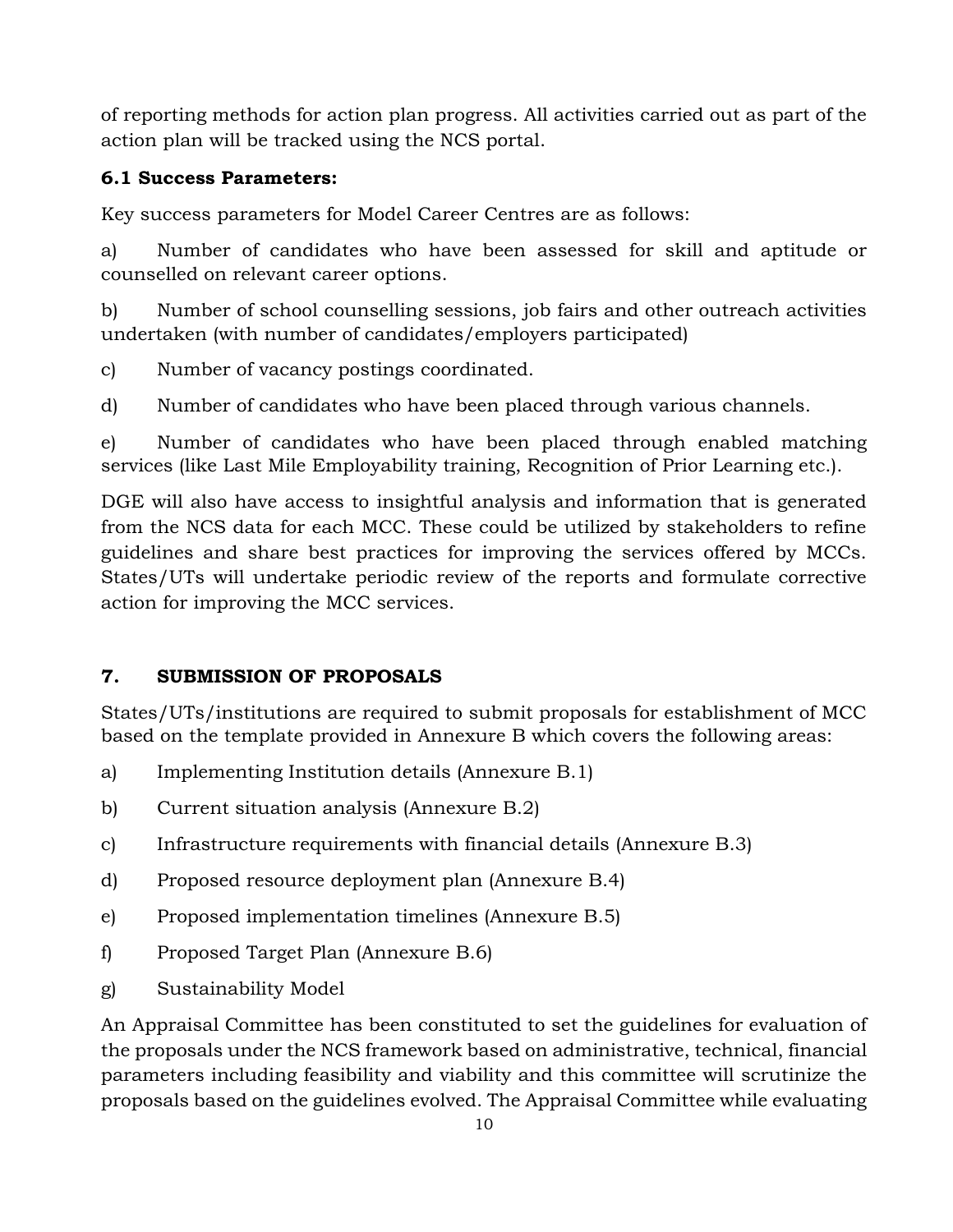the proposals will give due weightage to the relevant experience of the Implementing Institution and ensure equitable distribution of MCCs throughout the country. It may seek clarifications and suggest modifications on the proposal submitted by the Implementing Institution, as necessary. The Appraisal committee may relax the guidelines depending upon the merit of the proposals on a case-to-case basis.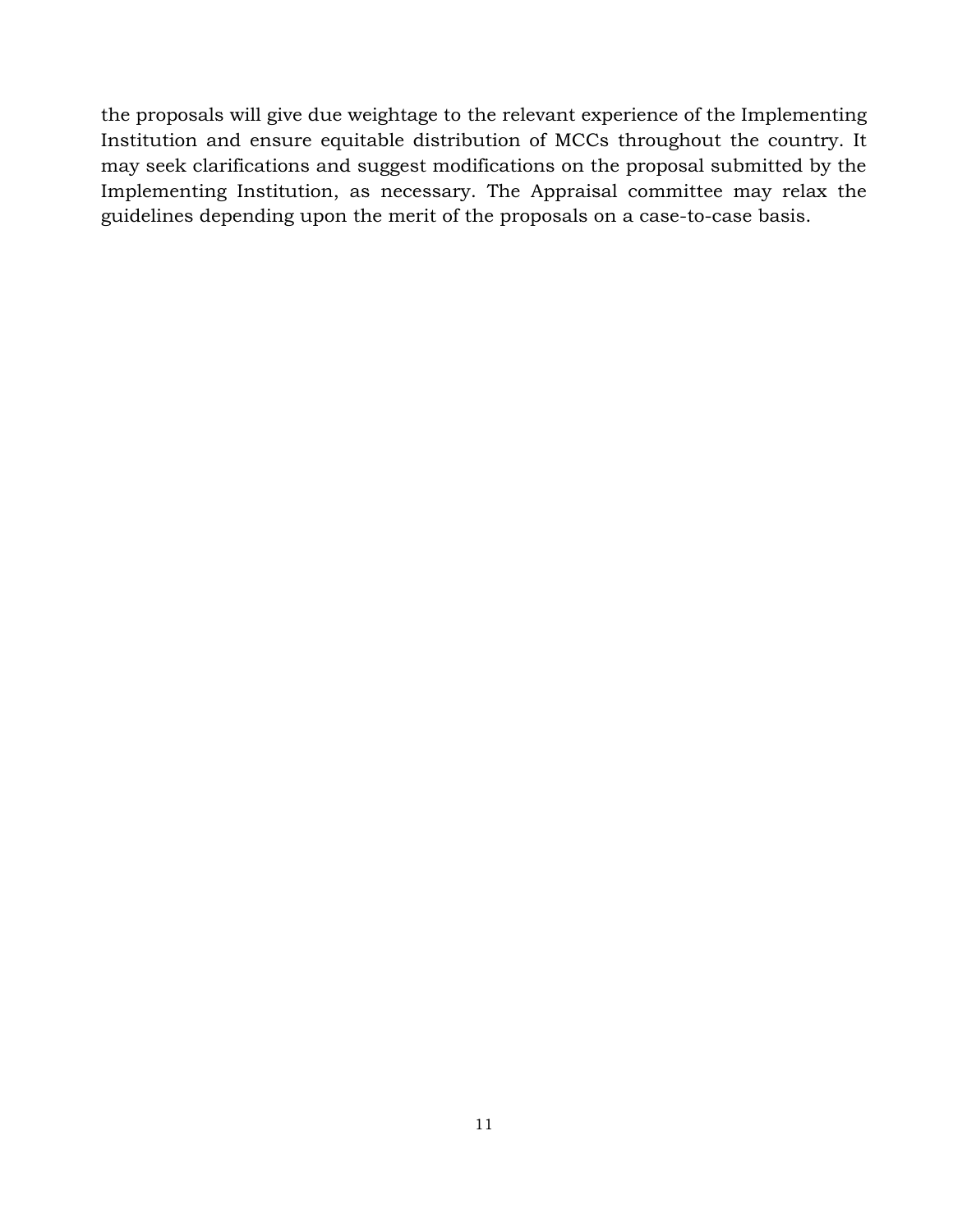### **ANNEXURE A: Model Career Centres - Scheme Details**

### **A.1 Details of Model Career Centres**

### **A.1.1 Staffing Plan**

- a) States/UTs will ensure that competent staff is made available and retained for continuity across all the MCCs.
- b) Each MCC will have a Centre Manager who will be the overall in-charge for the management of Centre and be responsible for physical safety and security of Model Career Centre premises.
- c) Centre Manager could also act as a career counsellor. These Centre managers will plan and strategize the operations of MCC in accordance with NCS guidelines issued by DGE from time to time. Centre Manager will act as member secretary for the district level committee under the chairmanship of District Magistrate for carrying out career services in the district.
- d) Each MCC will also have other counsellors who will be responsible for providing career guidance to jobseekers and assist Centre manager in carrying out various outreach and IEC activities such as job fairs, mobile van tours etc. These counsellors will also undertake the trainings of voluntary counsellor at block/village level. Roles of Career Counsellors are at AnnexureA.2
- e) Each MCC will have support staff consisting of a Registration Manager and IT Support technical staff. These will ensure the daily operations of MCC and assist counselors in the MCC.
- f) Under 'Young Professionals Program' of DGE, these young professionals will be associated with NCS program initially for a period of 3 years which can be extended upto 5 years. In case, MCC requires the services of a Counsellor, instead of a Young Professional for better operationalization of the MCC, States will be encouraged to engage Career Counsellors on parttime /contractual basis.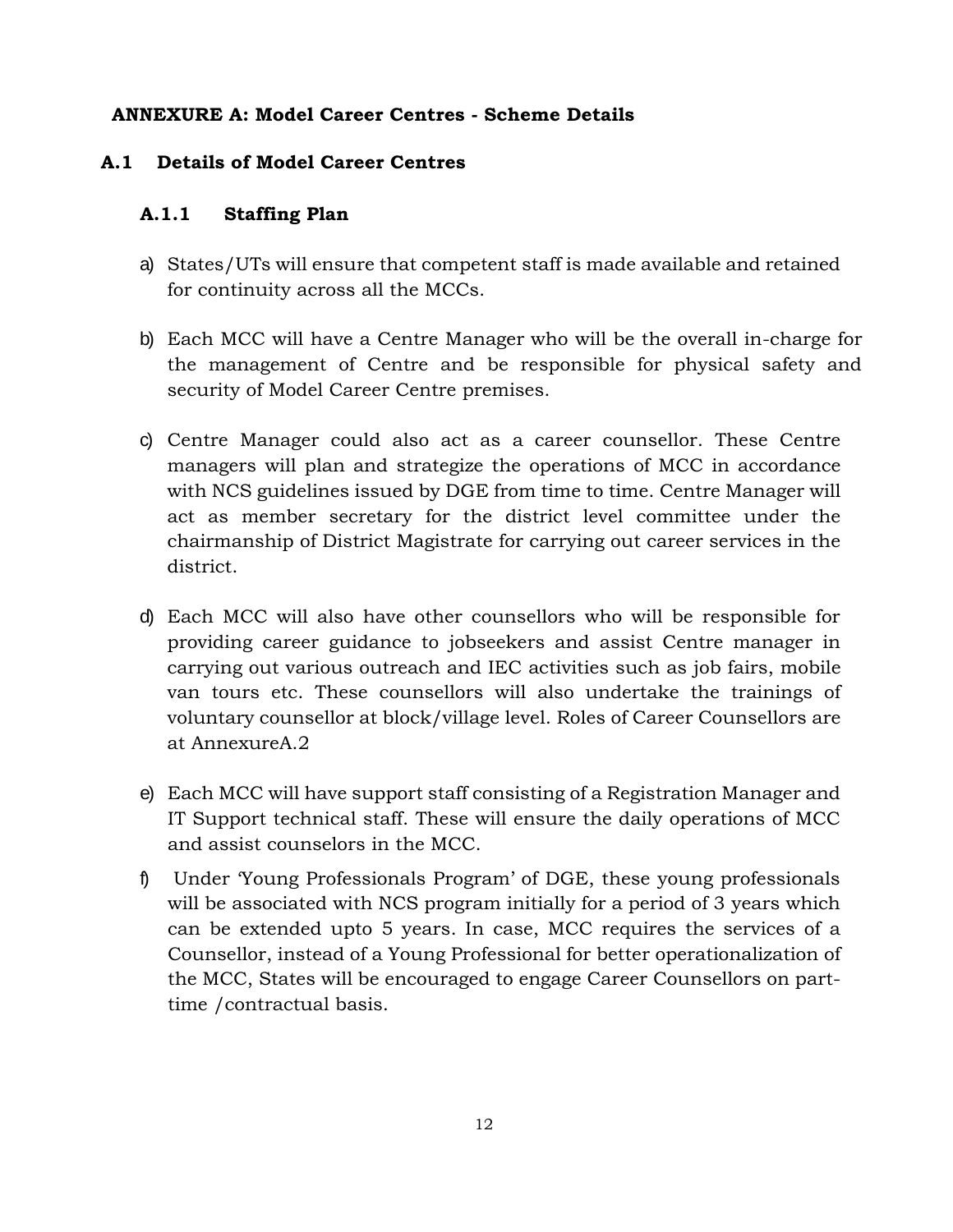g) Following table shows the key staff required for operation of MCC:

| <b>Staff Type/Category</b>  | <b>Number</b>          |
|-----------------------------|------------------------|
| Centre Manager (Counsellor) |                        |
| <b>Other Counsellors</b>    |                        |
| <b>Registration Manager</b> |                        |
| IT Assistant                |                        |
| Young Professionals /       | (based on requirement) |
| Counsellor                  |                        |
| <b>Support Staff</b>        |                        |

### **A.1.2 Infrastructure**

The following infrastructure is proposed in an MCC:

| #        | Infrastructure/ Item description      | Quantity<br>(indicative) |
|----------|---------------------------------------|--------------------------|
| A.1.2.1  | Reception cum Registration counter    |                          |
| A.1.2.2  | Waiting area                          | 40 seats                 |
| A.1.2.3  | Technology Lab (no. of work stations) | $10 - 12$                |
| A.1.2.4  | Individual Counselor room             | 3                        |
| A.1.2.5  | Group counseling room                 |                          |
| A.1.2.6  | Washroom                              | $\overline{2}$           |
| A.1.2.7  | Drinking Water                        | To be available          |
| A.1.2.8  | Canteen/Pantry                        |                          |
| A.1.2.9  | <b>ICT</b> Infrastructure             | To be available          |
| A.1.2.10 | Total Area (Sq. ft.)                  | 2000#                    |

While a sample layout of a MCC is provided in Annexure A.3, the above infrastructure items are explained below:

*# Relaxation of approx. 20% of the minimum area for operating Model Model Career Centres can be considered against minimum requirement of 2000 sq. ft. so that basic physical requirements can be fulfilled. A smaller area may not be able to provide all the services that MCC should have. This criterion will be applicable for difficult geographical location, hilly terrain or NER and such locations can be decided on case to case basis.*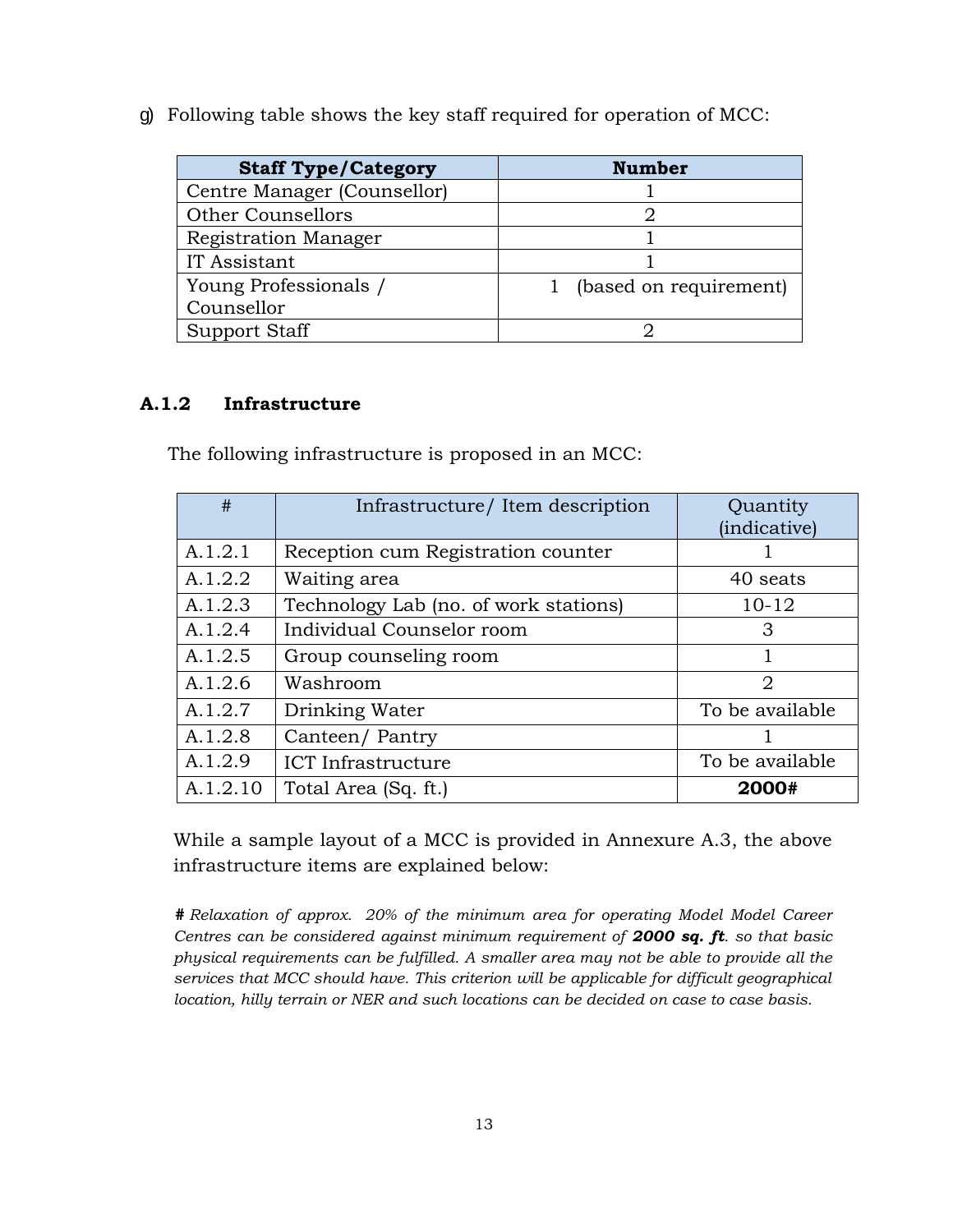- **A.1.2.1 Reception cum Registration Desk**: A MCC will have a reception cum registration desk at the entrance. The reception area should have:
	- I. Receptionist will have desktop and will help illiterate/ differently abled jobseeker register on NCS, book slots of counsellors for counselling etc.
	- II. One Landline Phone with intercom facility
- **A.1.2.2 Waiting Area:** A waiting area with around 40 seats should be available in the Model Career Centre. It should be well-lit and wellventilated. The waiting area should have:
	- I. **LCD/LED** Screen **A LCD/LED** screen of approx. **55''** in size will be installed and will showcase the jobs opportunities, career A/V content etc.
	- II. Newspapers and Magazine Rack.
	- III. Seating capacity for visitors.
- **A.1.2.3 Technology Room**: Technology Room will have facility for jobseekers to access and update profile, access online career counselling material and view the audio- video content. This room will have:
	- I. Desktops and seating capacity.
	- II. One Landline Phone with intercom facility.
	- III. One multifunction Printer.
- **A.1.2.4 Career Counseling Rooms**: MCC will have a Group Counselling room with an indicative area of 30x20 sq. feet for Group counselling and individual counselling room with an indicative area of 15x15sq. feet. This room will have following facilities:
	- I. Desktop Each room will be equipped with one desktop with internet connectivity to be used by counsellor
	- II. One Landline Phone with intercom facility
	- III. Seating capacity for 10 visitors for Group counselling and 2-3 visitors for individual counselling.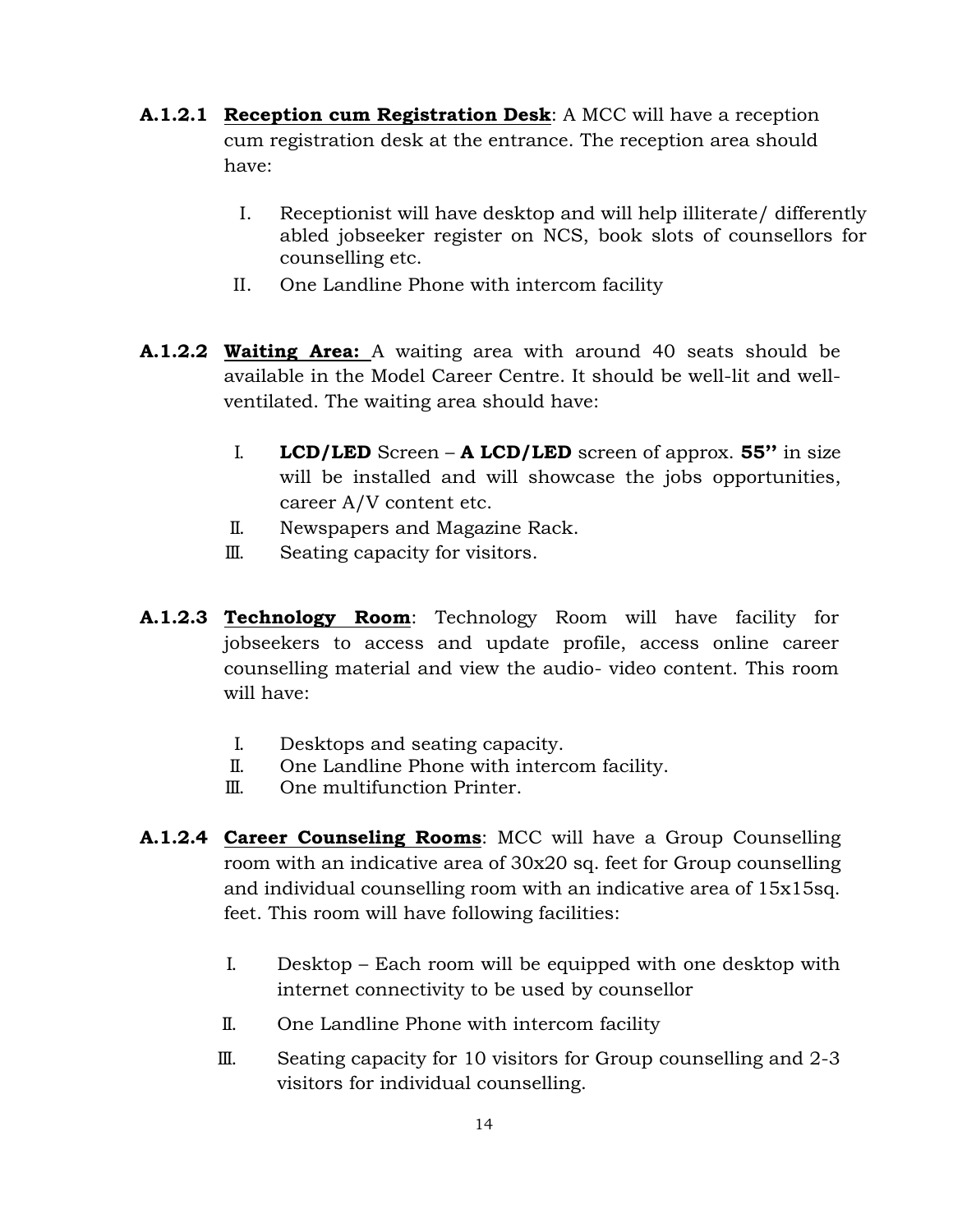IV. The Group counselling room will also be used to host meetings with industry personnel to understand their requirements with regards to personnel and skills. This will enable counsellors to do Market sizing of skills and jobs which will aid them in providing right guidance to jobseekers.

 One LCD/LED Screen – **A LCD/LED screen of approx. 55'' in size** will be installed in Group counselling room which will showcase jobs opportunities, job fairs, other career related content etc.

- **A.1.2.5 Washroom**: Separate washroom facility should be available for genders & Differently Abled. The washrooms should be kept clean and hygienic.
- **A.1.2.6 Drinking Water**: Drinking water facility should be available for all staff and visitors of the Model Career Centre.
- **A.1.2.7 Canteen/Pantry**: A breakout area with tea/coffee vending machine & seating capacity.
- **A.1.2.8 ICT Infrastructure**: Each MCC will have following ICT infrastructure:
	- 1. Desktops connected over a network.
	- 2. Access to desktop/network based tools for various tests.
	- 3. A dedicated internet connectivity with **speed of at least 10 Mbps**.
	- 4. A multifunction printer with adequate supplies of consumables.
	- 5. A projector and audio video system.
	- 6. Token Display system.
	- 7. Landline Connection.
	- 8. 2 hours UPS backup for all ICT infrastructure.
- **A.1.2.9 Total Area:** A total area of around **2000 sq.ft.** is estimated for setting up of Model Career Centres.

### **A.1.3 Implementation Strategy**

The following strategy will be followed for implementation of MCC:

a) The role of the Central Government would be largely confined to the guidelines and initial financial assistance for development and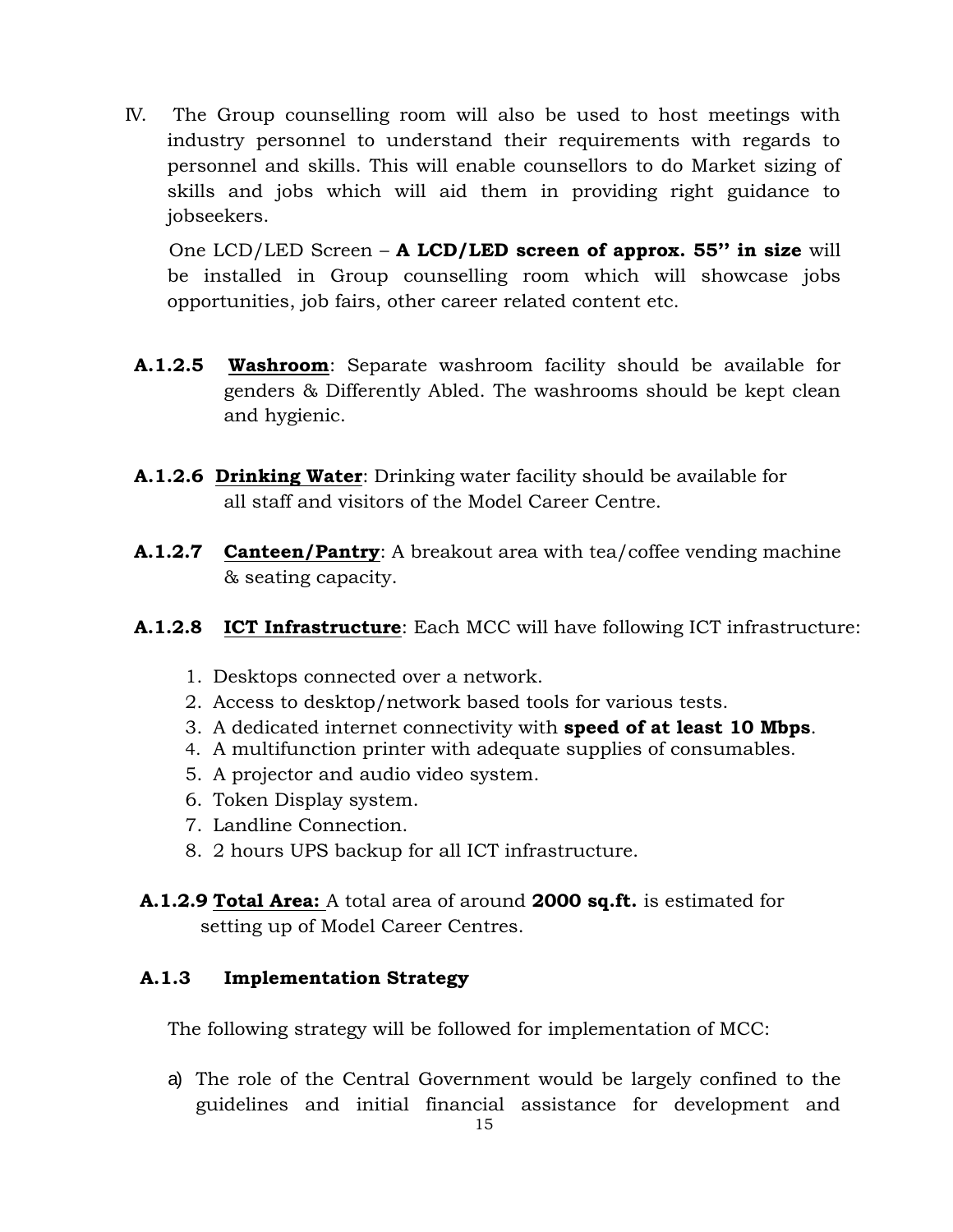management of MCC and aspects pertaining to review and monitoring while implementation of MCC is proposed to undertaken by the States/UTs/institutions.

- **b) The financial assistance will be given to States/UTs through the Single Nodal Agency (SNA), which will open a Single Nodal Account for this scheme at the State Level in a Schedule Commercial Bank authorized to conduct government business by the State Government as per the procedure prescribed.**
- **c) The indicative ceiling of financial assistance provided to each MCC will be a maximum of INR 60 lakh.** This financial assistance can be utilized for infrastructure like electrical and electronic equipment, furniture, IT Hardware as well as minor civil works (a list of admissible expenses are given in Annexure (C). Any expense above INR 60 lakh would have to be funded by the States/UTs. **The funding pattern would be 60% release in first instalment and 40% release in second instalment. The MCC would require to submit the following documents before the release of second instalment: -**
- **1. 75% Utilization Certificate (12-A/12-C as applicable) of 1st Instalment.**
- **2. Statement of expenditure signed by financial controller/authorized financial functionary and duly countersigned by State Director (Employment/Labour/Industries/Skill)/Labour Commissioner /Head of Departments of the Concerned MCC.**
- **3. Performance/Outcome of the MCC duly countersigned by State Director (Employment)/Labour Commissioners/ Head of the Department of the concerned MCC.**
- d) The minimum requirements and services of MCC are at Annexure A.4 and A.5 respectively.
- e) Necessary branding standards should be followed to maintain uniformity and common theme of NCS among States/UTs and with Government of India.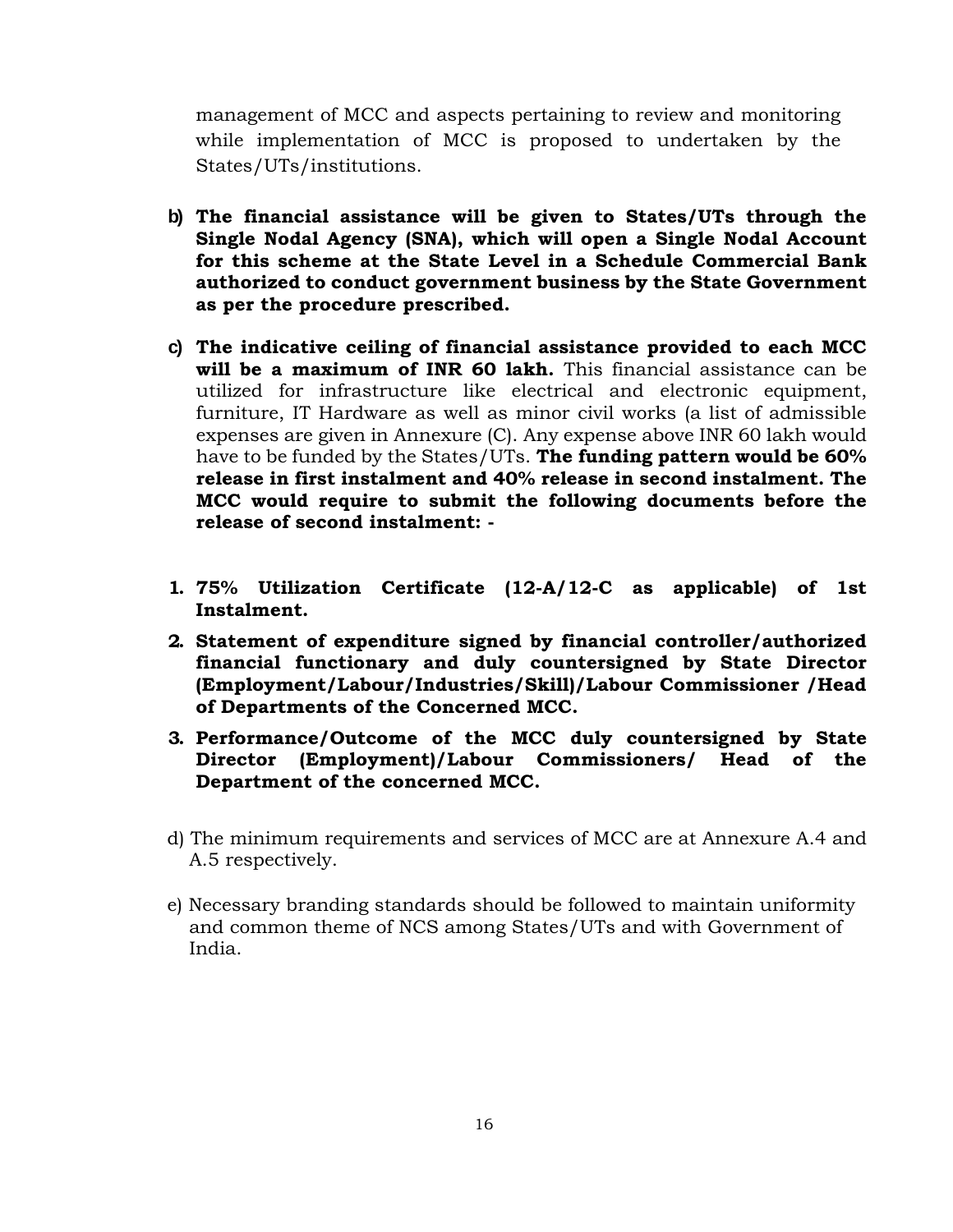# **A.2 Activities to be performed by Career Counsellor**

|           | <b>Roles &amp; Responsibilities of Career Counsellor</b>                                                                                                                                                  |
|-----------|-----------------------------------------------------------------------------------------------------------------------------------------------------------------------------------------------------------|
|           | <b>Career Counsellor:</b> A career Counsellor counsels others in finding jobs or vocational courses to<br>help them obtain a job. He holds sessions with students to help them with their career choices. |
|           | <b>General Responsibilities of a Career Counsellor are:</b>                                                                                                                                               |
| $\bullet$ | Direct counselling of students                                                                                                                                                                            |
| $\circ$   | Interact with students, parents, teachers and school                                                                                                                                                      |
| $\circ$   | Maintain updated student profile                                                                                                                                                                          |
| $\circ$   | Ascertain the students career preferences                                                                                                                                                                 |
| $\circ$   | Conduct skill assessment and aptitude tests                                                                                                                                                               |
| $\circ$   | Provide information on financial aid                                                                                                                                                                      |
| $\circ$   | Guide students on right career choice through group counselling followed by face to<br>face                                                                                                               |
|           | Counselling of youth/jobseekers                                                                                                                                                                           |
| $\circ$   | Conduct skill assessment and aptitude tests for potential career options                                                                                                                                  |
| $\circ$   | Provide information on vocational guidance and career opportunities                                                                                                                                       |
| $\circ$   | Provide information on self-employment and entrepreneurial activities include<br>financial assistance                                                                                                     |
| $\circ$   | Provide information on various schemes for skill development along with training<br>providers                                                                                                             |
| $\circ$   | Prepare candidates for interviews through mocks and help in CV building                                                                                                                                   |
| $\circ$   | Recommend candidates for gap training                                                                                                                                                                     |
| $\circ$   | Match job seeker profile with employment opportunities                                                                                                                                                    |
| $\circ$   | Follow up activities                                                                                                                                                                                      |
| $\bullet$ | Outreach services like job fairs, mobile services etc.                                                                                                                                                    |
| $\circ$   | Interact with industry for promoting job fairs and identifying career opportunities                                                                                                                       |
| $\circ$   | Approach schools and colleges for group counselling and dissemination of<br>career related information                                                                                                    |
| $\circ$   | Mobilize NGOs and other institutions for collaboration in job fairs and outreach<br>services                                                                                                              |
|           | Counselling of counsellors                                                                                                                                                                                |
| $\circ$   | Establish a network of counsellors - general and specialized                                                                                                                                              |
| $\circ$   | Distribution of counselling toolkits to school Counsellors and provide basic training                                                                                                                     |
|           | <b>Desired Traits for a Model Career Counsellor</b>                                                                                                                                                       |
| $\bullet$ | Good knowledge of counselling techniques                                                                                                                                                                  |
|           | Helpful nature                                                                                                                                                                                            |
|           | Positiveapproach                                                                                                                                                                                          |
|           | Good communicationskills                                                                                                                                                                                  |
|           |                                                                                                                                                                                                           |
|           |                                                                                                                                                                                                           |
|           |                                                                                                                                                                                                           |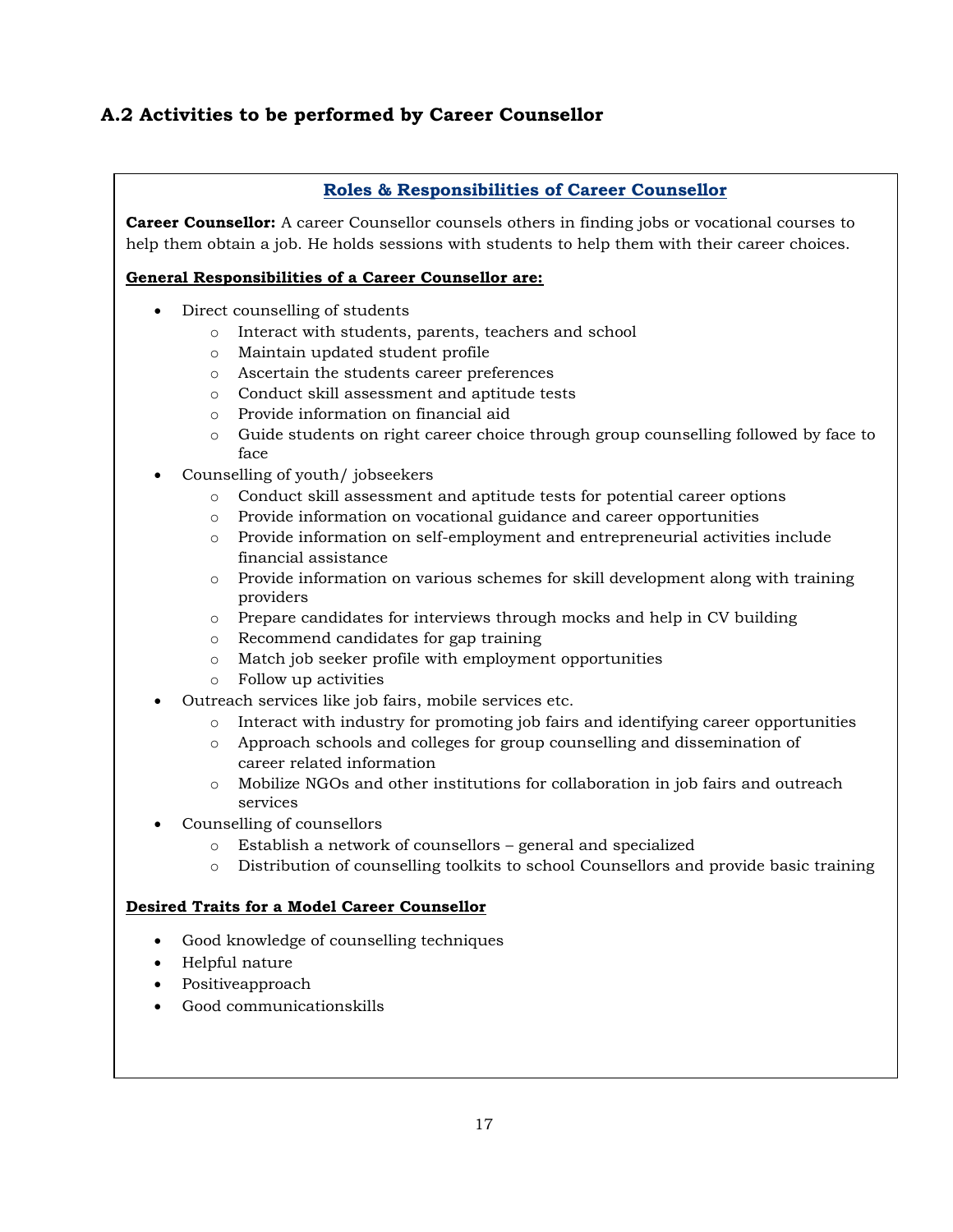# **A.3 Sample Layout for MCC**

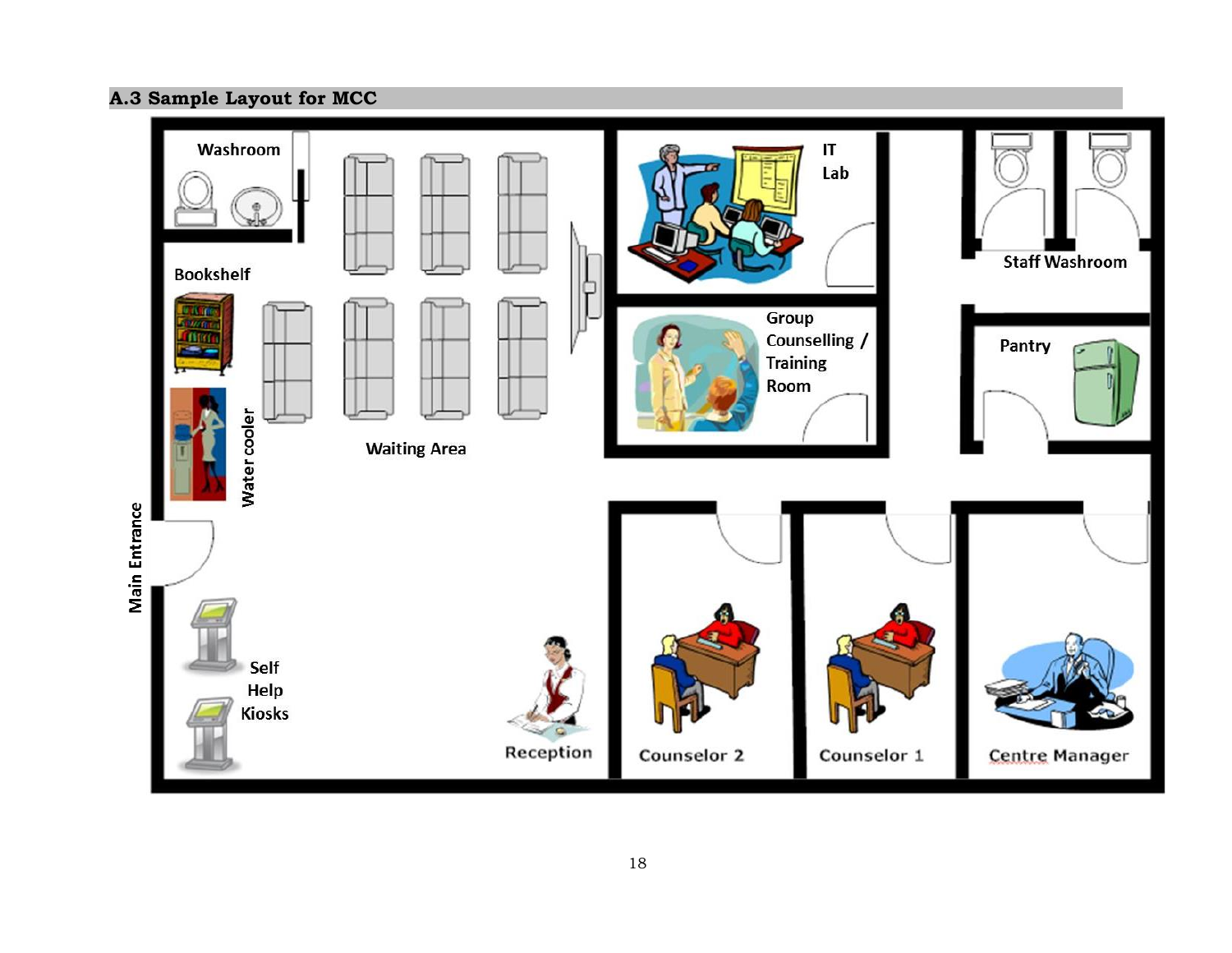### **A.4. Minimum requirements of MCC**

- 1. Power Backup
- 2. Min. Area 2000 sq.ft.
- 3. State/UT/Institution owned property
- 4. Differently-abled friendly
- 5. Easy connectivity through public transport
- 6. Internet connectivity
- 7. Preferably near Education & Training Institutions, Rural and Semiurban centres (KSK, PRI, CSC etc.)

# **A.5 Minimum Services to be provided by each MCC**

- 1. Registration and Profile Updation
- 2. Assessment/Counselling of candidates
- 3. Vacancy Posting by Employers
- 4. Job Mapping
- 5. Job Fair and Recruitment drive
- 6. Feedback/ Grievance Redressal
- 7. Survey of catchment area
- 8. Focused outreach activities for target group using appropriate channels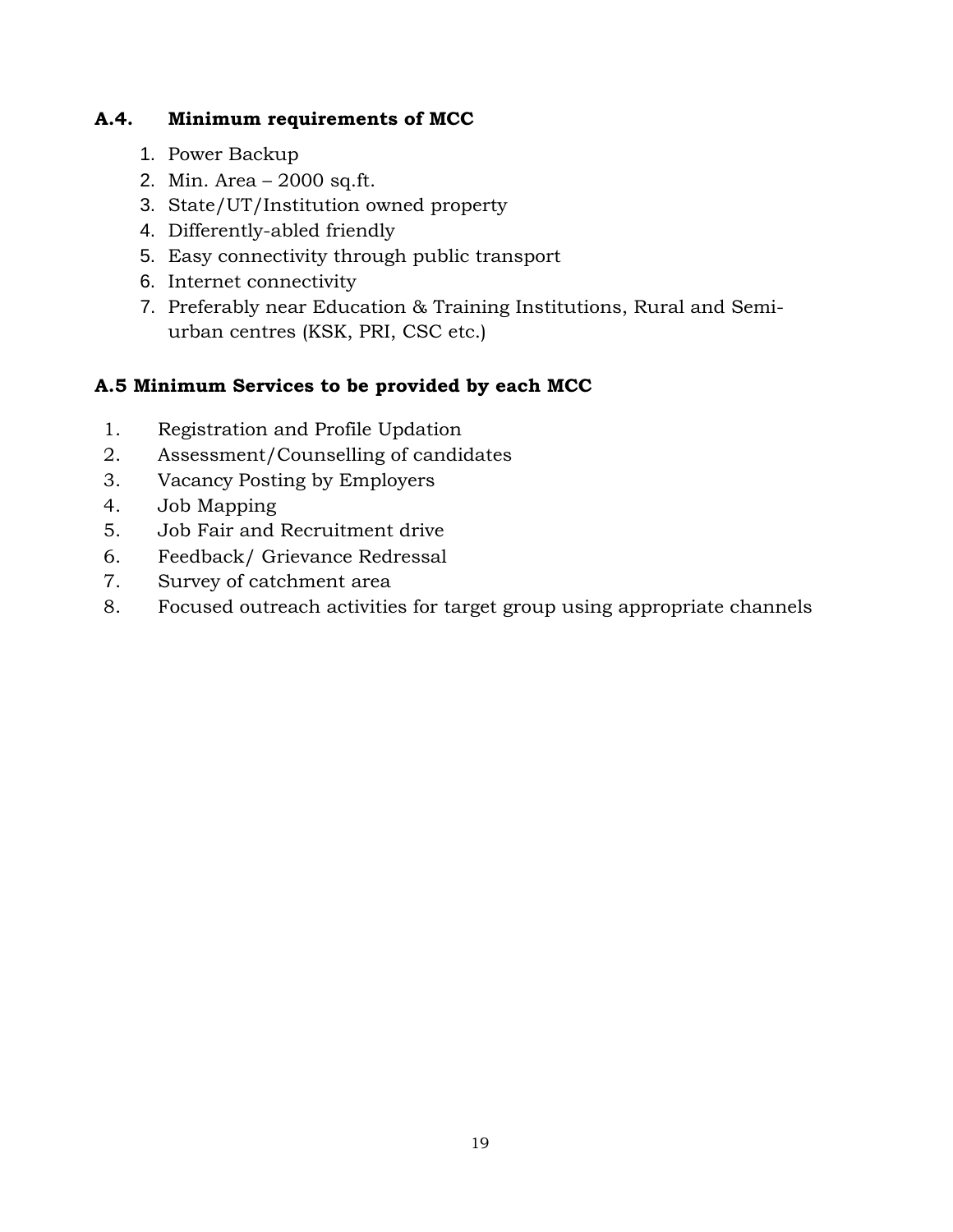# **ANNEXURE B: Project proposal**

# **B.1 SPONSORING INSTITUTION DETAILS**

| #              | SPONSORING INSTITUTION DETAILS                                     |  |
|----------------|--------------------------------------------------------------------|--|
|                | Name of State/Institution                                          |  |
| $\overline{2}$ | Address of proposed Model Career Centre                            |  |
| 3              | Contact details of Nodal Person of centre (MCC)                    |  |
|                | Name, Designation, Address                                         |  |
|                | Contact number                                                     |  |
|                | Email ID                                                           |  |
| $\overline{4}$ | Contact details of Nodal Person of State/UT                        |  |
|                | <b>Name, Designation, Address</b>                                  |  |
|                | <b>Contact number</b>                                              |  |
|                | <b>Email ID</b>                                                    |  |
| 5              | Registered Office (along with details of Registering<br>Authority) |  |
| 6              | Nature of Business                                                 |  |
| $\overline{7}$ | Relevant Experience in Education/ Career related fields            |  |
|                |                                                                    |  |

The KYC details of the sponsoring institution would need to be submitted along with the application.

# **B.2 CURRENT SITUATION ANALYSIS OF PROPOSED MCC**

| #  | <b>MODEL CAREER CENTRE DETAILS</b>                                                                         |  |
|----|------------------------------------------------------------------------------------------------------------|--|
| 1. | Address                                                                                                    |  |
| 2. | Office Type (State Owned/Rented)                                                                           |  |
| 3. | Total Area (approx.)                                                                                       |  |
| 4. | Is there a separate counselling room? (If yes then<br>number of<br>rooms)                                  |  |
| 5. | Is there seating facility for students/jobseekers in the<br>waiting<br>area? (If yes then number of seats) |  |
| 6. | Drinking water facility for students/jobseekers                                                            |  |
| 7. | Toilet Facility for students/jobseekers                                                                    |  |
| 8. | Is Power Backup available?                                                                                 |  |
| 9. | Number of desktops in office.                                                                              |  |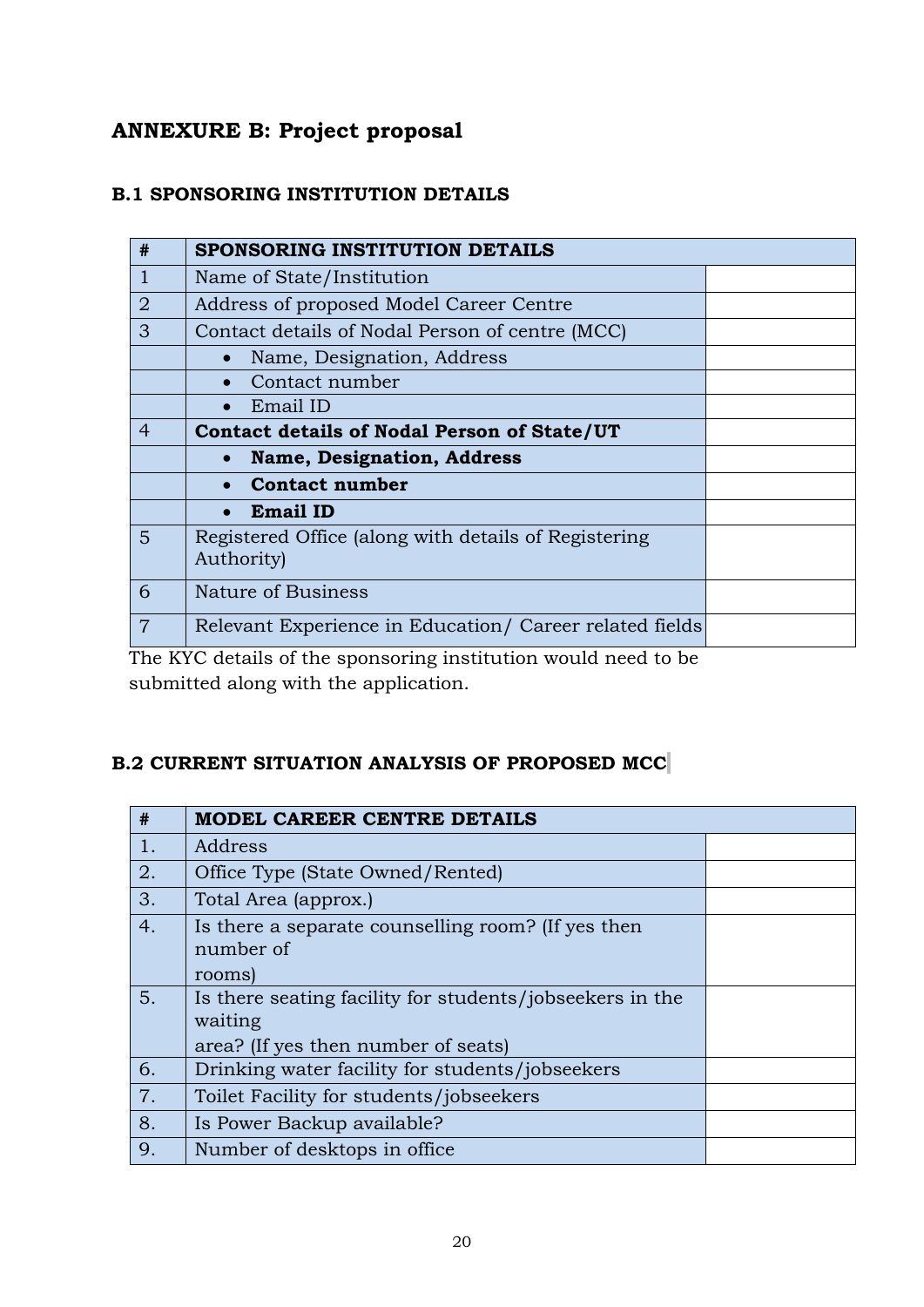| 10. | What operating system is available on desktop?              |  |  |
|-----|-------------------------------------------------------------|--|--|
|     | (Windows                                                    |  |  |
| 11. | XP/Windows7/Linux/Other)<br>Is other IT facility available? |  |  |
|     | (printing/ scanning/ projector etc.)                        |  |  |
|     |                                                             |  |  |
| 12. | Internet Facility (If yes then the speed)                   |  |  |
|     | STAFF DETAILS IN PROPOSED CENTRE                            |  |  |
| 13. | <b>Total Staff strength</b>                                 |  |  |
| 14. | Number of counsellors                                       |  |  |
| 15. | Number of psychologist                                      |  |  |
| 16. | Number of temporary staff                                   |  |  |
|     | DEMOGRAPHIC DETAILS OF THE CATCHMENT AREA                   |  |  |
| 17. | Names of Districts in Catchment Area                        |  |  |
| 18. | Total Population of Catchment Area                          |  |  |
| 19. | Literacy Level                                              |  |  |
| 20. | Major occupation of people                                  |  |  |
| 21. | Major industry type in the Catchment Area                   |  |  |
| 22. | Major skillset of people in the Catchment Area              |  |  |
| 23. | Number of people in working age                             |  |  |
| 24. | Number of Universities                                      |  |  |
| 25. | Number of Engineering Colleges                              |  |  |
| 26. | Number of Colleges                                          |  |  |
| 27. | Number of ITIs                                              |  |  |
| 28. | Number of schools                                           |  |  |
| 29. | Number of skill training/vocational training institutes     |  |  |

# **B.3 INFRASTRUCTURE REQUIREMENTS WITH FINANCIAL DETAILS FOR MCCs (Refer Annexure E)**

| #  | <b>Category</b> | <b>No</b> | <b>Items</b>    | Quantity | Rate | <b>Total</b> |
|----|-----------------|-----------|-----------------|----------|------|--------------|
|    | Reception/      |           | LCD/LED Display |          |      |              |
| T. |                 |           | Computers       |          |      |              |
|    | Registration    |           | Chairs          |          |      |              |
|    | Desk            |           | Table           |          |      |              |
| 2  | Waiting Area    |           | Chairs          |          |      |              |
|    |                 |           | Tables          |          |      |              |
|    |                 |           | Computers       |          |      |              |
| 3  | Individual      |           | Phone           |          |      |              |
|    | counsellor room |           | Chairs          |          |      |              |
|    |                 |           | Tables          |          |      |              |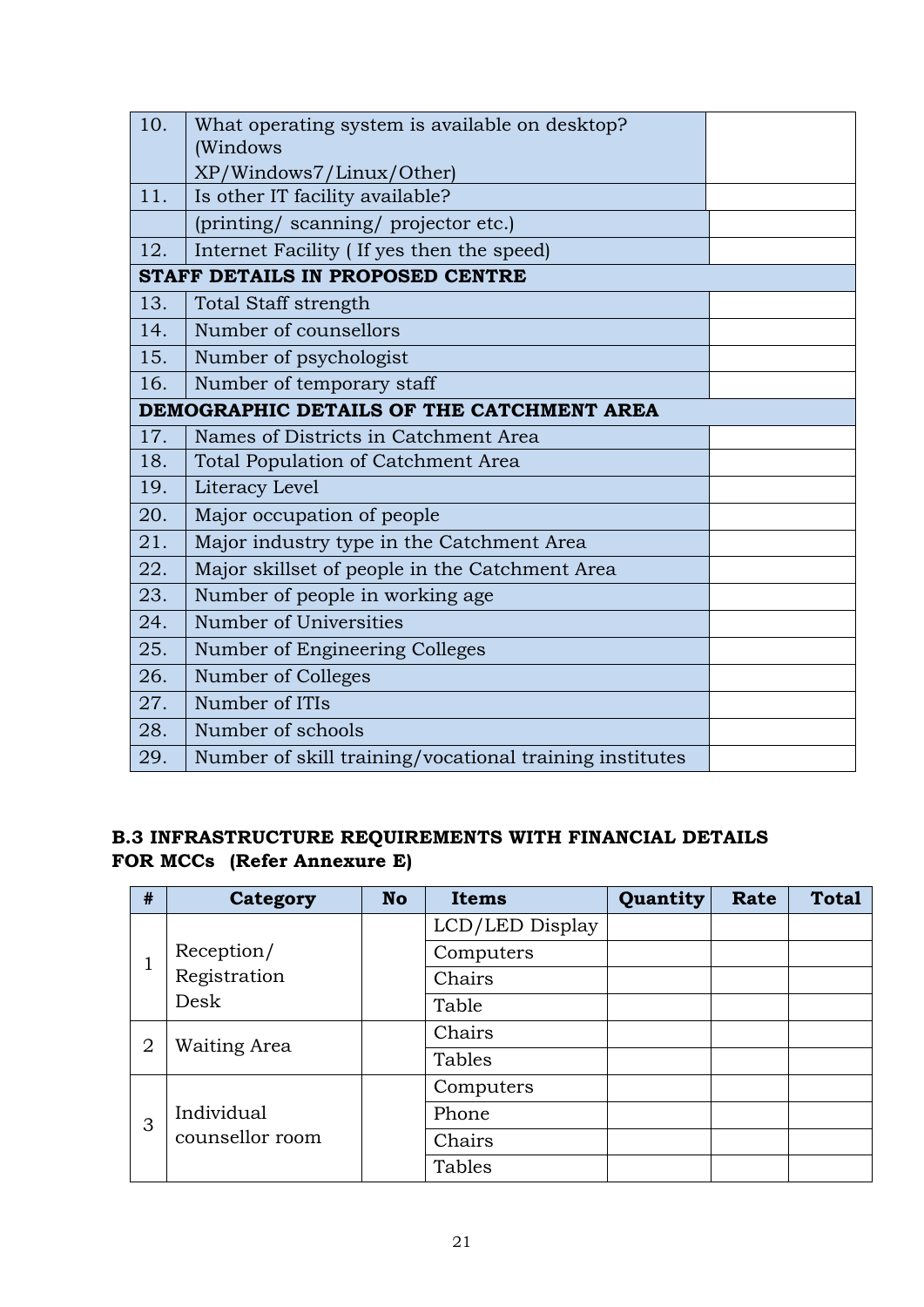|                |                              | Computers            |  |
|----------------|------------------------------|----------------------|--|
| $\overline{4}$ | Group<br>Counselling<br>Room | Phone                |  |
|                |                              | LCD/LED Display      |  |
|                |                              | Chairs               |  |
|                |                              | Tables               |  |
|                |                              | Computers            |  |
|                |                              | Phone                |  |
| 5              | IT Lab                       | Multifunctional      |  |
|                |                              | Device               |  |
|                |                              | (Printing, scanning  |  |
|                |                              | etc.)                |  |
|                |                              | Chairs               |  |
|                |                              | Tables               |  |
|                |                              | Tea/Coffee Vending   |  |
| 6              | Pantry                       | Machine              |  |
|                |                              | <b>Water Cooler</b>  |  |
|                | Others including             |                      |  |
| $\overline{7}$ | Minor works                  |                      |  |
|                | (please specify              |                      |  |
|                | in detail)                   |                      |  |
|                | Organization of              | << At least one job  |  |
|                | <b>Job Fairs (Plan</b>       | fair per month and   |  |
| 8              | in detail)                   | at least one Mega    |  |
|                |                              | Job fair in a year>> |  |
|                | <b>Total</b>                 |                      |  |

Note: States/Institutions can add more line items within the above 8 categories based on the identified local needs of the identified career centre. Contingency up to a maximum of 10% of cost may be included in the project cost.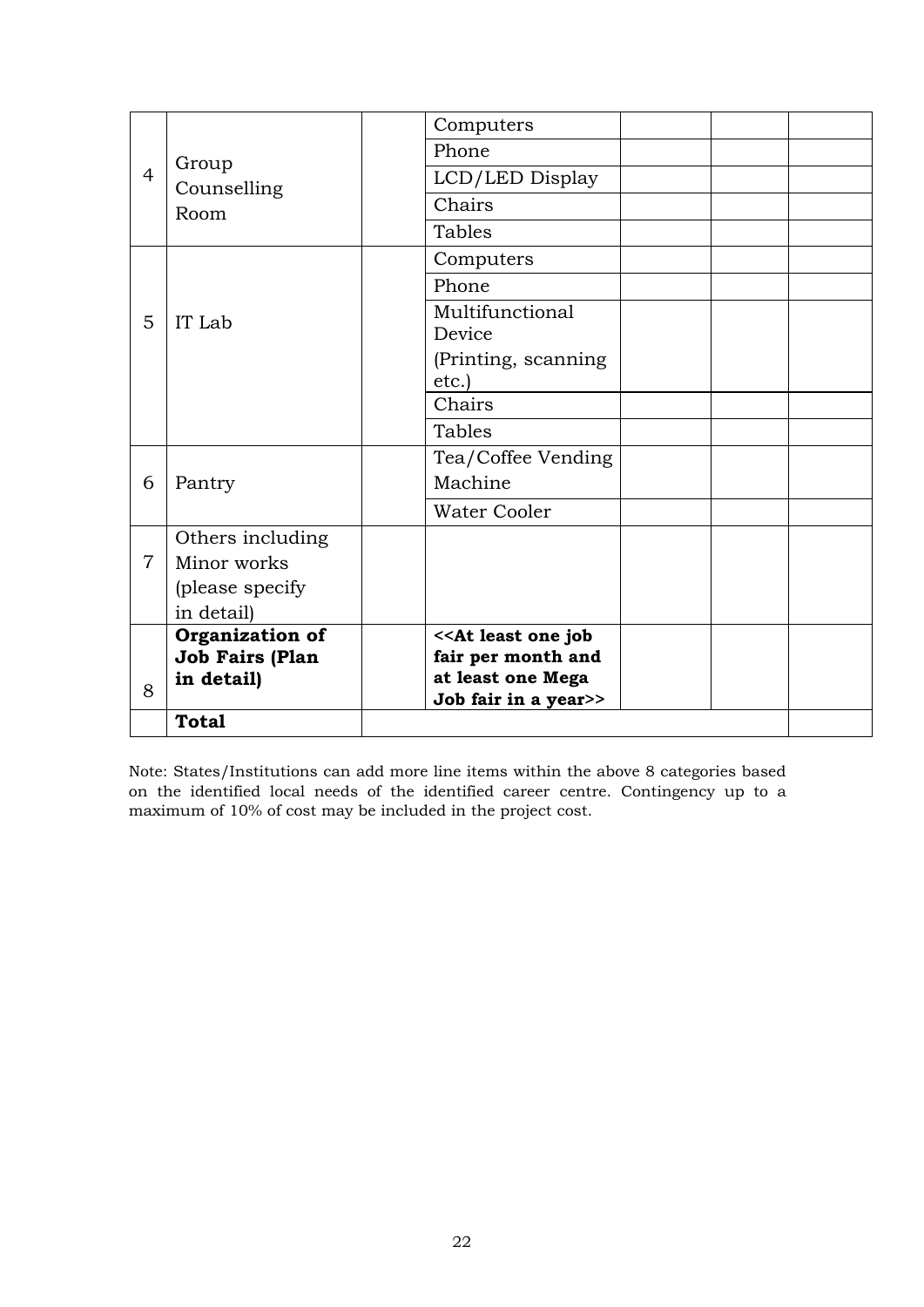# **B.4. PROPOSED RESOURCE DEPLOYMENT PLAN (STAFFING)**

| S1 No | <b>Staff Type</b>    | <b>Minimum</b><br>No. | <b>Identified (Yes/No)</b> |
|-------|----------------------|-----------------------|----------------------------|
|       | Centre Manager cum   |                       |                            |
|       | counsellor           |                       |                            |
|       | Other Counsellor     |                       |                            |
| 3     | Registration Manager |                       |                            |
|       | IT Assistant         |                       |                            |
| 5     | Support Staff        |                       |                            |

#### **B.5. PROPOSED IMPLEMENTATION TIMELINES**

| S1 No          | <b>Milestone</b>                                   | Timeline |
|----------------|----------------------------------------------------|----------|
|                | Identification of Proposed Centre                  |          |
| $\overline{2}$ | Finalization of plan for establishing Model Career |          |
|                | Centre                                             |          |
| 3              | Initiation of minor work/renovation                |          |
| 4              | Completion of site preparation including           |          |
|                | infrastructure                                     |          |
| 5              | Deployment of proposed staff in the centre         |          |
| 6              | Initiation of operations in Model Career Centre    |          |

#### **B.6. PROPOSED TARGET PLAN**

|                | S.No.   Parameter                                                                                                                                                    | <b>Target</b> |  |                                   |  |
|----------------|----------------------------------------------------------------------------------------------------------------------------------------------------------------------|---------------|--|-----------------------------------|--|
|                |                                                                                                                                                                      | Quarter 1     |  | Quarter 2   Quarter 3   Quarter 4 |  |
|                | Number of candidates to<br>be<br>assessed for skill and aptitude or<br>counselled on relevant career<br>options                                                      |               |  |                                   |  |
| $\overline{2}$ | Number of school counselling<br>sessions or job fairs or other<br>outreach activities to<br><sub>be</sub><br>undertaken (with number of<br>candidates participating) |               |  |                                   |  |
| 3              | Number of vacancy postings to be<br>coordinated                                                                                                                      |               |  |                                   |  |
| 4              | Number of candidates to be<br>placed through various channels                                                                                                        |               |  |                                   |  |
| 5              | Number of candidates to be<br>placed through enabled matching<br>services                                                                                            |               |  |                                   |  |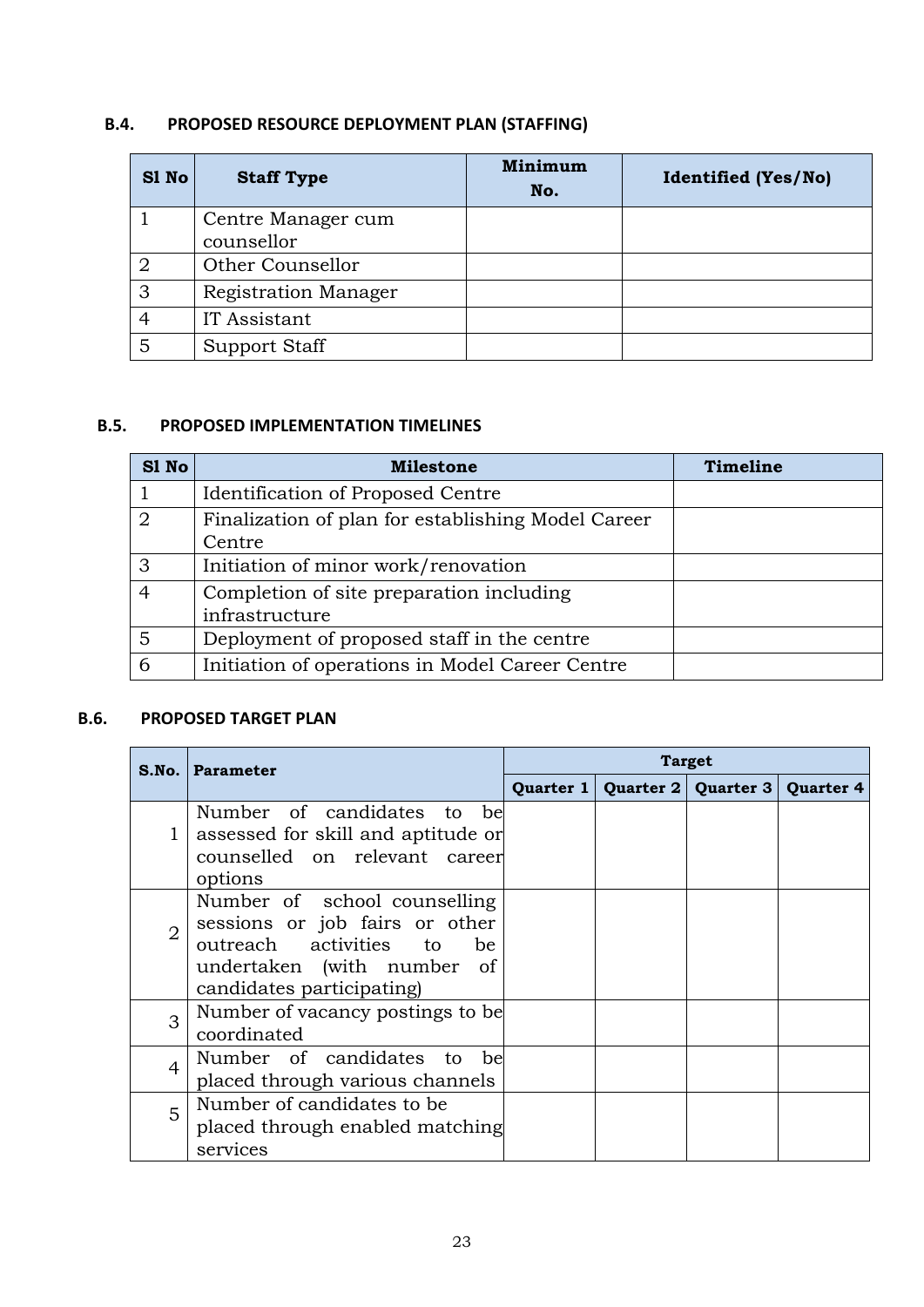#### **B.7 PROPOSED SUSTAINABILITY PLAN FOR MCC**

DGE will provide one-time funds for meeting expenditure towards improving the facilities in the MCCs like desktops, display devices etc. States/Institutions are required to adopt a suitable sustainability model for smooth and consistent operations of MCC which will include recurring expense of funding of manpower and other operating expenses. States/Institutions may mix and match several kinds of models and ensure that career services are offered in an uninterrupted manner while maintaining quality of service. Some alternative modes of funding are:

- 1. State Government Funding (direct/convergence with other schemes): Various skill, career, livelihood schemes operational in State may be used to arrange the funds for operational expenses in Career Centre. In such cases, it is desirable that the institution should obtain the concurrence of State Government in this regard to avoid duplication and facilitate convergence of schemes.
- 2. Public Private Partnership (Industry Association Sponsorship/Company Sponsorship/ Pvt. Owned/ Partial Ownership): Various vocational schools, skill institutes and private players can be contacted for jointly operating Career Centre under PPP model.
- 3. CSR fund Mobilization for Career Centre: As part of mandatory CSR spending, career development and skilling has been identified as one of the areas in which corporates can spend the CSR funds. Joint programs with corporate houses can be formulated for executing the career center operations.
- 4. Jointly owned centres (2 or more players): Career Center have an option to co-brand the centers with corporate houses (putting corporate house logo, naming rights of career center etc.), e.g. Adoption of various ITIs by Maruti Suzuki, Sponsoring operations of several vocational training centers in Odisha by Vedanta.
- 5. Any other suitable activities may be carried out by Career Centres to generate revenue for sustainable operations. The States/Institutions should detail out such activities in their proposal for concurrence by the Appraisal Committee.

States/Institutions are required to provide the approach for choosing a suitable sustainability model as per their localized environment and requirements.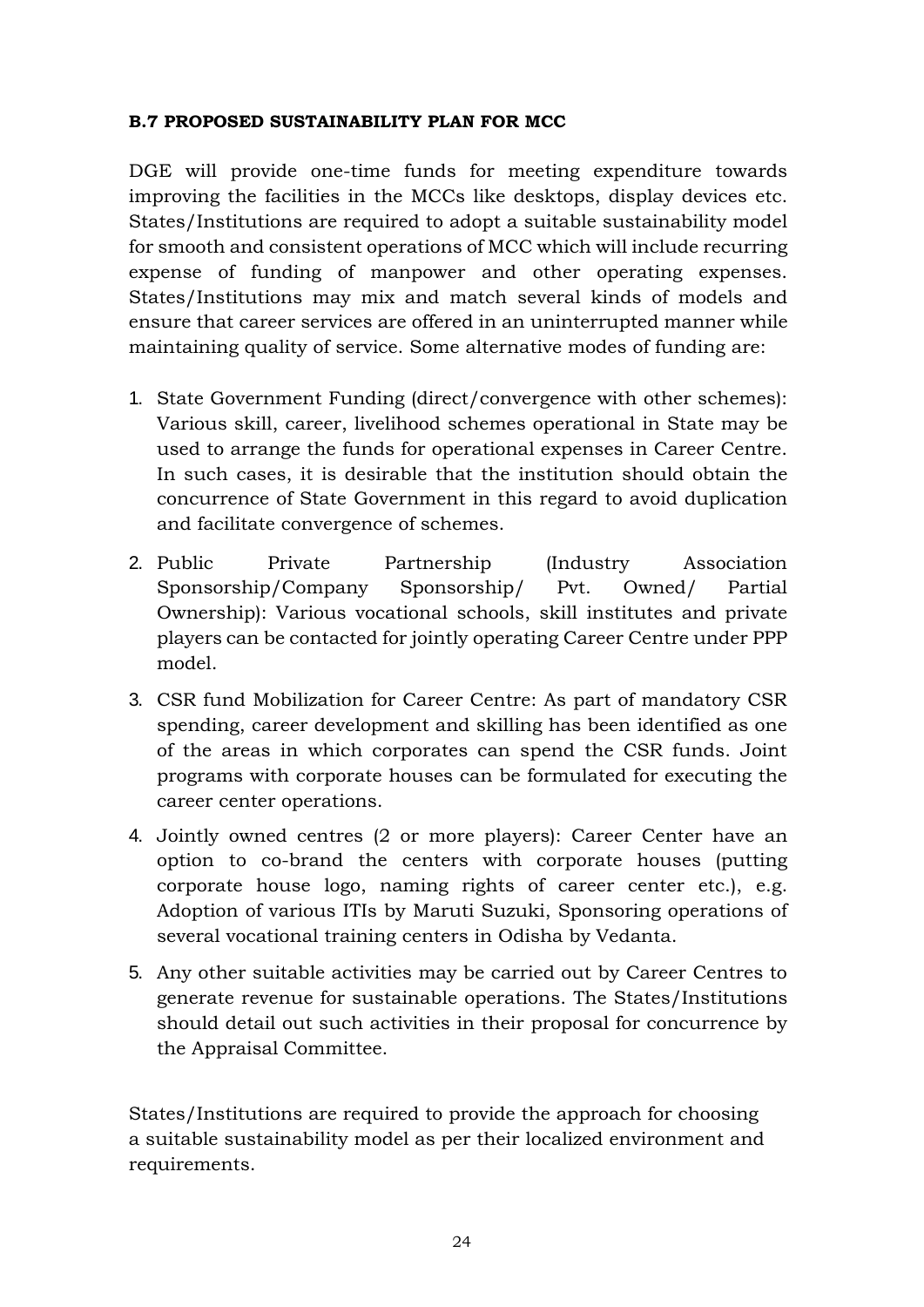### **ANNEXURE C: Activities admissible/not-admissible for funding for establishment of MCCs**

### **C.1. Activities admissible for funding for establishment of MCCs**

### **C.1.1. Infrastructure upgradation activities**

- a. Flooring
- b. Partitioning
- c. Basic furniture and furnishings
- d. Electrical wiring and fittings
- e. Renovation of toilets
- f. Disabled friendly access
- g. Basic pantry equipment
- h. Other minor works- distempering, painting repairing etc.

### **C.1.2. ICT infrastructure**

- a. Desktops
- b. Multi-function devices, Scanners, Printers etc.
- c. Projectors (portable with screen)
- d. Internet Connectivity, LAN cabling etc.
- e. UPS
- f. LCD/LED display
- g. EPABX equipment
- h. Self-help Kiosks

### **C.1.3. Operational expenses for Outreach activities like**

- a. Job Fairs, outdoor melas, street plays etc.
- b. Hiring of Mobile Vans
- c. Group counseling sessions

### **C.2. Activities NOT Admissible for funding for establishment of**

- 1. Construction of new building
- 2. Major civil work
- 3. Staff Salaries excluding Young Professionals
- 4. Purchase of vehicles

#### **C.3. Activities not listed above may be included in the proposal with relevant justification for approval of the Appraisal Committee.**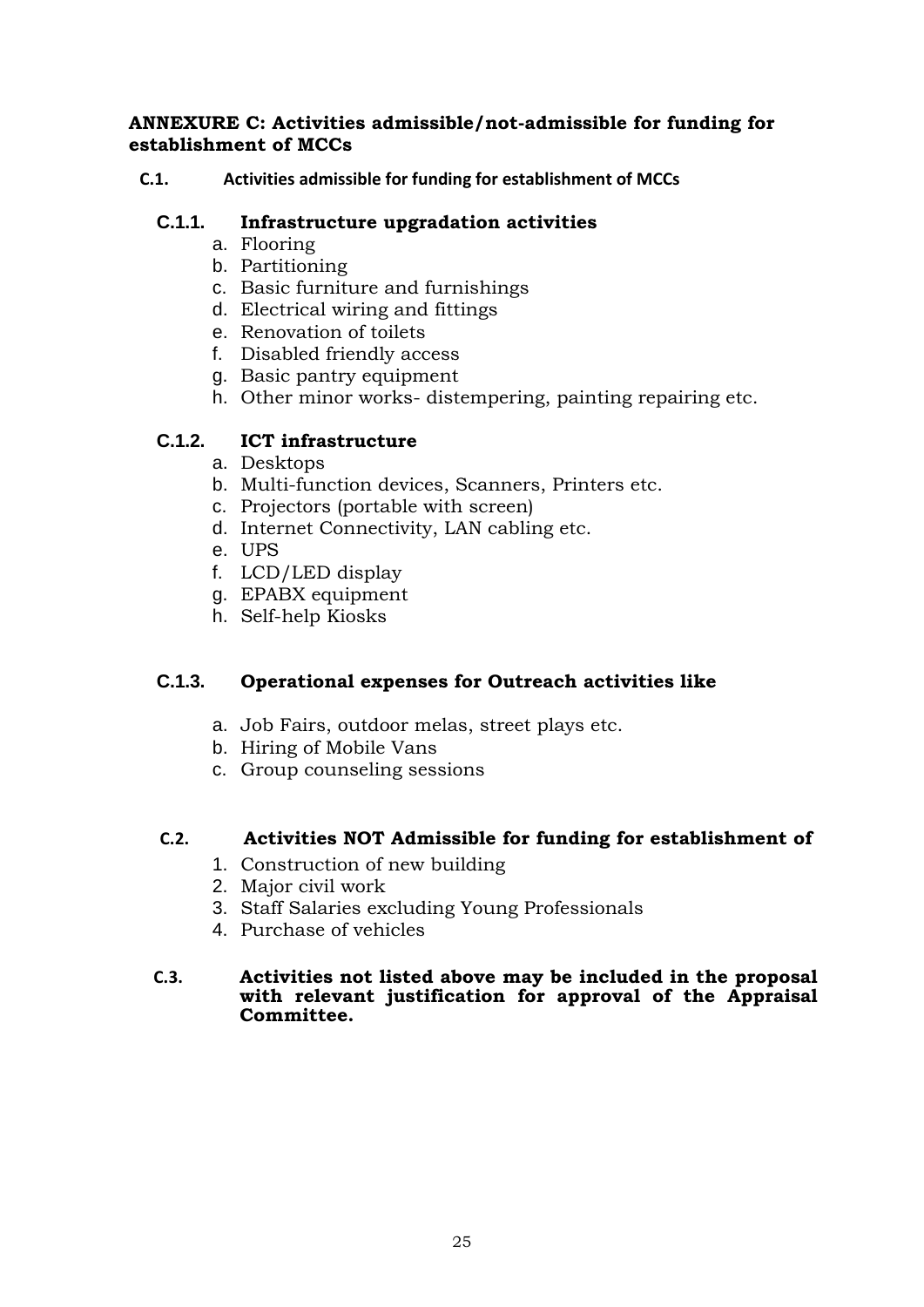# **ANNEXURE D: Additional Guidelines for proposals from institutions other than Central/State/UT governments**

**1. Type of Institution -** The following type of institutions which have been in operations for at least 3 years can apply:

(a) Institutions or organizations set up as Autonomous Organisation under a specific statute or as a society registered under the Societies Registration Act, 1860 or Indian Trusts Act, 1882 or other statutes.

(b) Institutions registered as Not-for-profit Section 25 Companies under the Companies Act, 1956 (Section 8 companies under the Companies Act, 2013).

(c) Universities registered/recognized under Central or State Acts

**Exclusions:** Institutions which have been blacklisted/debarred/derecognized by central/state government institutions in the last three years would not be eligible to apply.

# **2. Documents to be submitted along with the proposal:**

a) The Articles of Association, bye-laws, audited statement of accounts, sources and pattern of income and expenditure etc. of the last 3 financial years.

b) A statement of purpose giving the institutional profile and clearly stating the rationale for setting up a Model Career Centre (Not exceeding 1 pages).

c) Annexure A, B and C of the guidelines duly filled up. The following modifications in the existing guidelines have been made:

 $\Box$  The area for operating a Model Career Centre could be relaxed based on the location and justification.

 $\Box$  Rent for premises may not be included in the proposal. They could charge value added services but registration and general counselling should be free of charge to job seekers.

 $\Box$  The advance release shall be a maximum of 60% of sanctioned amount. The remaining payment may be released after compliance validation and receipt of utilization certificate of minimum 75%.

d) The basic services for the NCS project will be made available free of cost to the candidates. The maximum period for which the grants-in-aid will be provided shall not exceed 18 months duration. Thus, a sustainability plan for managing the operations of MCC for a minimum period of 5 years needs to be proposed.

e) As a part of the key performance indicators, institutions under categories 1 (a) would be required to submit:

 $\Box$  Placement track record of the previous 3 years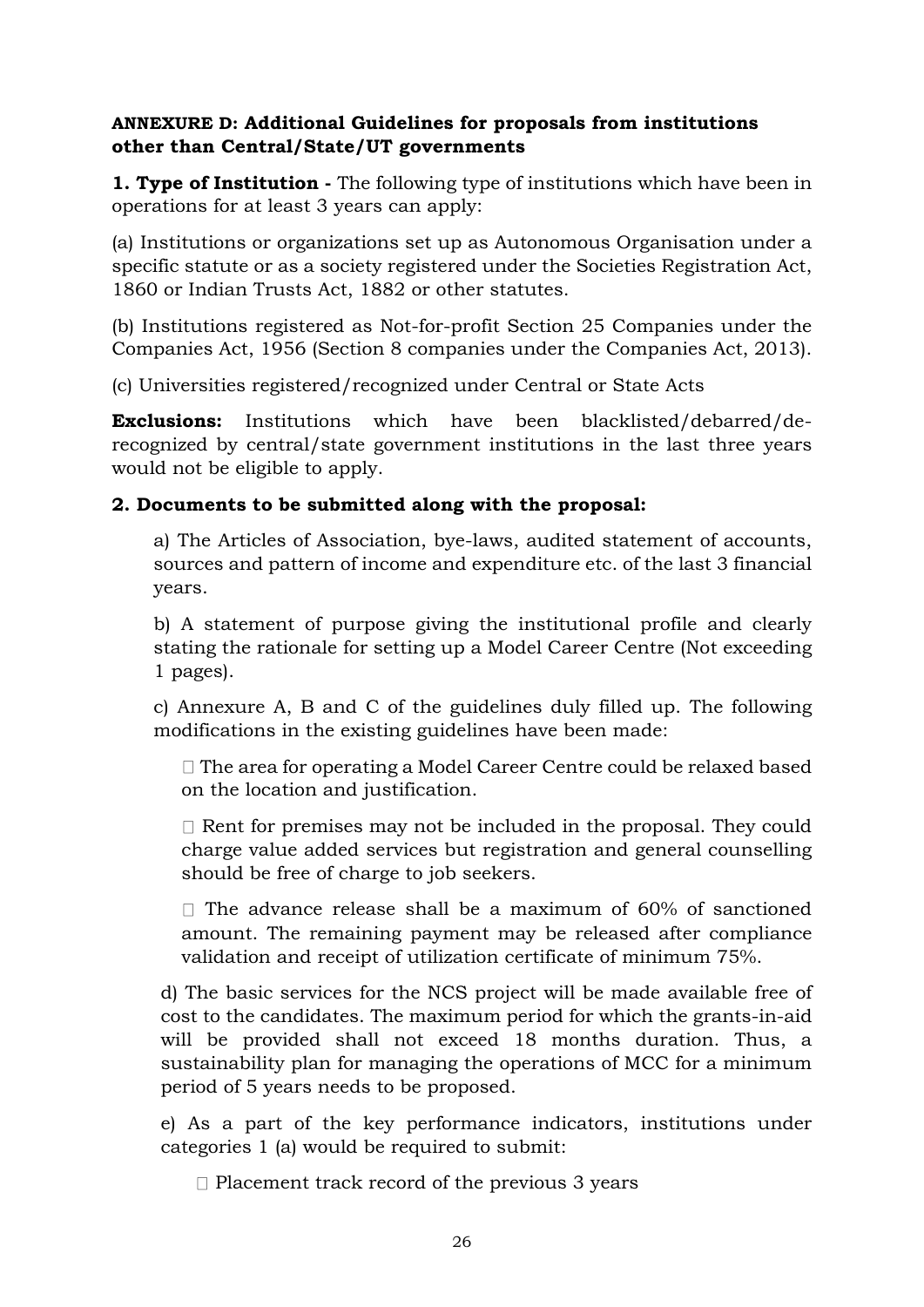$\Box$  A plan of action giving placement targets for the next 5 years to be monitored on a 6 monthly basis

 $\Box$  The plan should also contain a strategy/proposal for outreach in the catchment area.

# **Institutions under categories 1 (c) would be required to submit:**

 $\Box$  Placement track record of the previous 3 years.

 $\Box$  A plan of action giving counselling and placement targets for the next 5

years to be monitored on a 6 monthly basis.

 $\Box$  The plan should also contain a strategy/proposal for outreach in colleges.

# **4. Post approval processes:**

a) Prior to release of any financial support, institution shall be required to execute a bond as per the Government Financial Rules (GFRs) and include provisions for exit management.

b) The MCCs will be required to report their performance through the NCS portal and be amenable to physical, financial and performance reviews by DGE or its nominated agencies.

c) All funds released as grants-in-aids shall adhere to the GFR guidelines. Upon utilization, institutions will be required to submit the utilization certificate as per the GFRs.

d) For managing the MCC funds, separate accounts (book of accounts, asset register etc.) may need to be maintained by the institution for audit and reviews.